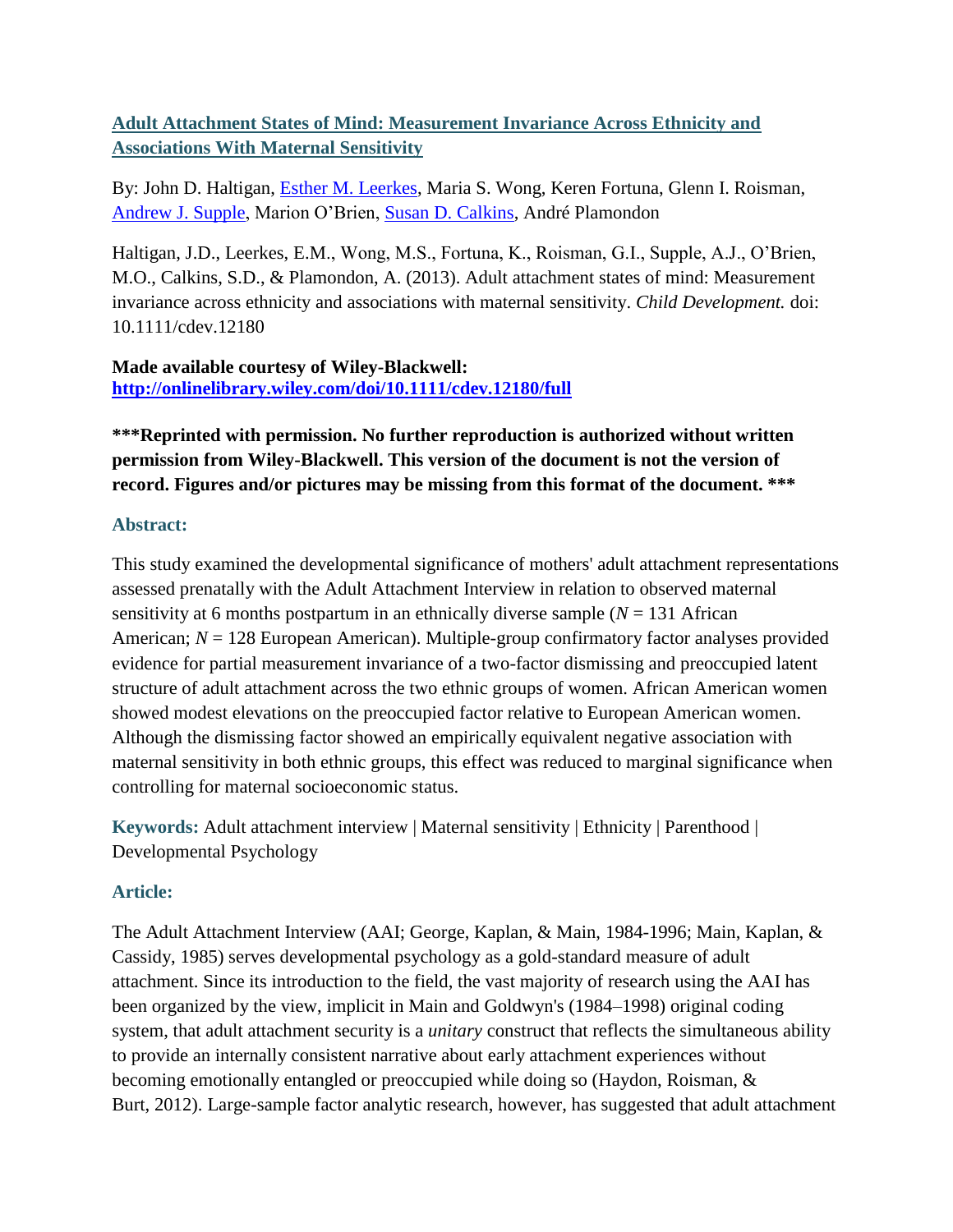security may be best characterized as the concurrent presence of relatively low levels of two modestly correlated attachment states of mind—dismissing and preoccupied (Haydon et al., 2012; Roisman, Fraley, & Belsky, 2007). In this study, we sought to empirically confirm a two-factor latent structure of adult attachment identified by Haltigan, Roisman, and Haydon (2013), as well as examine its measurement and predictive equivalence in relation to maternal sensitivity in a sample of African American and European American women.

The AAI measures the representation of attachment experiences in the mind of individuals (i.e., attachment state of mind) who provide a verbal narrative of those experiences in more or less coherent ways (Bakermans-Kranenburg, & van IJzendoorn, 2009; Hesse, 2008). Coherent discourse has two distinguishable components (Roisman, 2009). First, narrative coherence is present when the speaker is internally consistent when he or she discusses childhood attachment experiences. Narratives produced by individuals who are not internally consistent with respect to early attachment experiences during the AAI are characterized by discourse that either idealizes their caregivers (e.g., are unable to provide specific memories that support their overly positive descriptions of their relationship with parents) or normalizes objectively harsh childhood experiences. Second—and distinctively—narrative coherence is present when the speaker is able to discuss his or her early experiences without becoming emotionally overwrought while doing so, as reflected either in passive discussion of early life experiences (e.g., wandering off into irrelevancies) or, more commonly, by becoming actively upset while recounting early life experiences. Individuals who become either confused or angry during the course of the AAI are likely to provide too much information, fail to maintain focus on the question being asked, and, in so doing, produce disorderly, ambiguous narratives.

Most commonly, individuals' AAI transcripts are assigned to one of three mutually exclusive primary attachment categories: secure autonomous, dismissing, and preoccupied. The majority of transcripts, classified as secure autonomous, contain narratives in which adults freely and flexibly evaluate their childhood experiences, whether described as supportive or more adverse in nature. The second largest group of transcripts, classified as dismissing, contains narratives in which adults defensively distance themselves from the emotional content of the interview by normalizing harsh early memories or by idealizing their caregivers. The lowest base rate classification of transcripts is preoccupied transcripts that contain narratives in which adults are unable to discuss their childhood experiences without becoming overwhelmed (see Hesse, 2008). In addition to these three categories, individuals' transcripts are also classified as unresolved if their discourse becomes psychologically confused during the AAI while discussing loss or abuse experiences (e.g., a deceased person is spoken about as if alive in the physical sense).

There has been an increasing interest in understanding and empirically identifying more precisely what is measured by the AAI. A growing body of work (Bernier, Larose, Boivin, & Soucy, 2004; Haydon et al., 2012; Roisman et al., 2007) has converged on the finding that the latent structure of individual differences in adult attachment state of mind is distributed along two latent factors that are only weakly correlated: dismissing and preoccupied states of mind.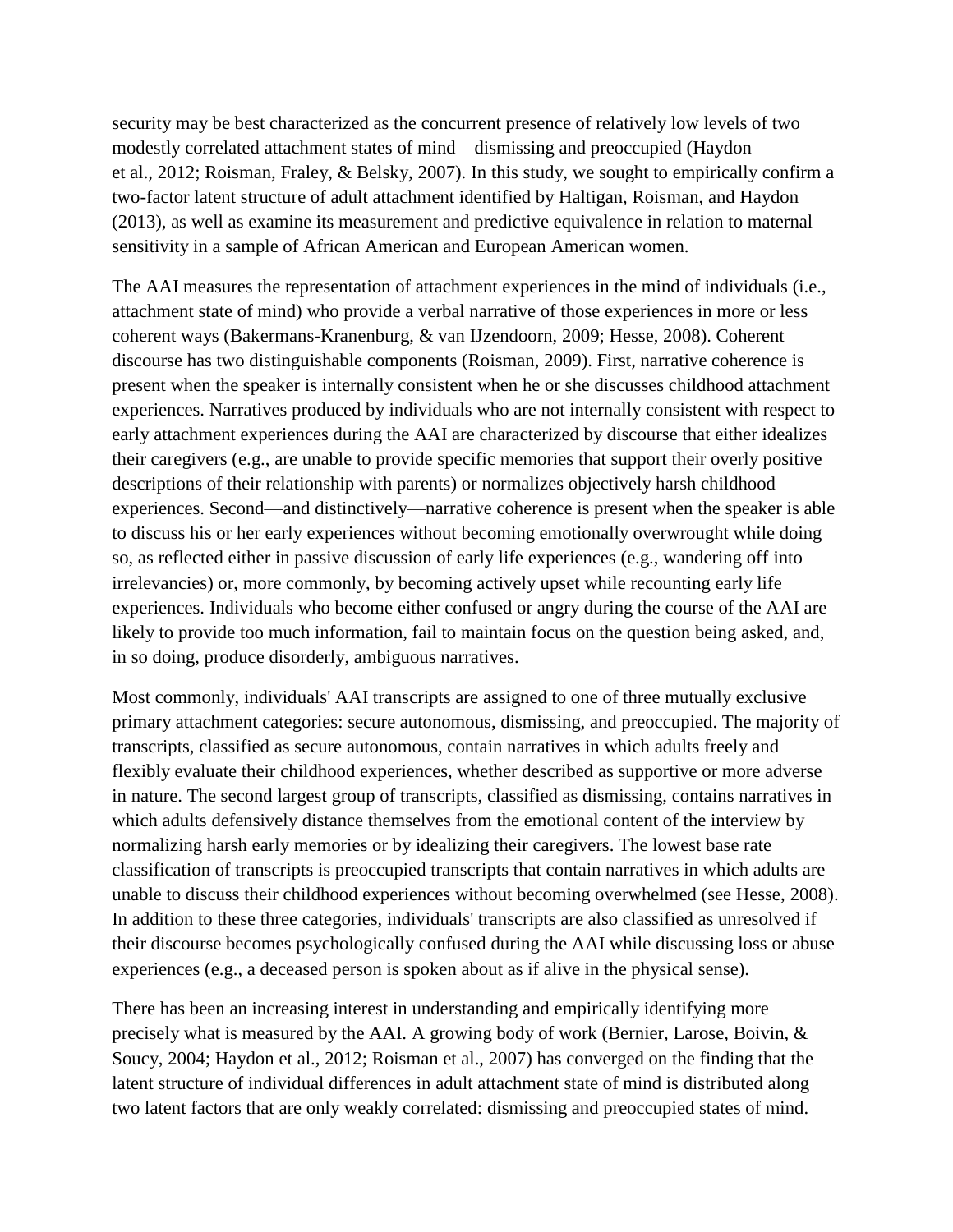Moreover, recently, Haltigan, Roisman, and Haydon (2013) presented the first confirmatory factor analytic evidence in support of this AAI state of mind latent structure based on data from the National Institute of Child Health Care and Human Development (NICHD) Study of Early Child Care (SECCYD). This work is important because it suggests that a secure/autonomous state of mind is not a unitary or monolithic construct, but actually reflects the co-occurrence of relatively low levels of the two *empirically distinct* patterns of attachment-related variation dismissing and preoccupied attachment states of mind.

Although confirmation of the dismissing and preoccupied factor structure of adult attachment as measured by the AAI state of mind scales (Haltigan et al., 2013) represents a methodological advancement in the developmental tradition of attachment theory and research, additional measurement and predictive significant work (e.g., Bernier et al., 2004; Fortuna, Roisman, Haydon, Groh, & Holland, 2011; Haydon et al., 2012; Haydon, Roisman, Marks, & Fraley, 2011; Whipple, Bernier, & Mageau, 2011) are needed. As evidence mounts for the robustness of the two-factor latent structure of the AAI, it is important to establish its measurement equivalence. Measurement equivalence refers to the degree to which a measure reflects the same empirical meaning and construct validity across diverse populations (e.g., racial/ethnic) and is crucial to establish before evaluating group differences in mean levels of a construct, or whether there are group differences in the relations between the construct(s) and hypothesized developmental antecedents and outcomes (Raykov, 2004). With respect to the AAI two-factor latent structure, it is important that measurement equivalence is established before examining: (a) group differences on the dismissing and preoccupied factors or (b) exploring their developmental significance. Below we discuss two key areas in attachment theory and research where demonstration of the measurement invariance of the two-factor AAI latent structure will facilitate and advance current work.

### **Cultural Significance of Attachment**

The cultural universality hypothesis of attachment theory constructs is rooted in the ethological foundation of attachment theory and refers to the idea of the universality of innate bias of infants to become attached, regardless of their specific cultural niche (van IJzendoorn & Sagi-Schwartz, 2008). Although claims for the cultural universality of attachment constructs have been made since Ainsworth's pioneering observational studies of infant–caregiver attachment in rural Uganda and then Baltimore, Maryland (Ainsworth, 1967; Ainsworth, Blehar, Waters, & Wall, 1978), other scholars (e.g., Rothbaum, Weisz, Pott, Miyake, & Morelli, 2000) have argued that research in attachment theory, which has largely been conducted primarily in Western cultures, may not be applicable to cultures with differing value systems. Moreover, there is a paucity of work comparing attachment constructs across ethnic groups *within* the United States. Examination of the measurement invariance of the two-factor AAI latent structure (i.e., construct validity) across ethnicities has the potential to contribute new insight regarding the cultural and ethnic universality of attachment theory constructs and processes (e.g., Bakermans-Kranenburg, van IJzendoorn, & Kroonenberg, 2004; Rothbaum et al., 2000; van IJzendoorn & Sagi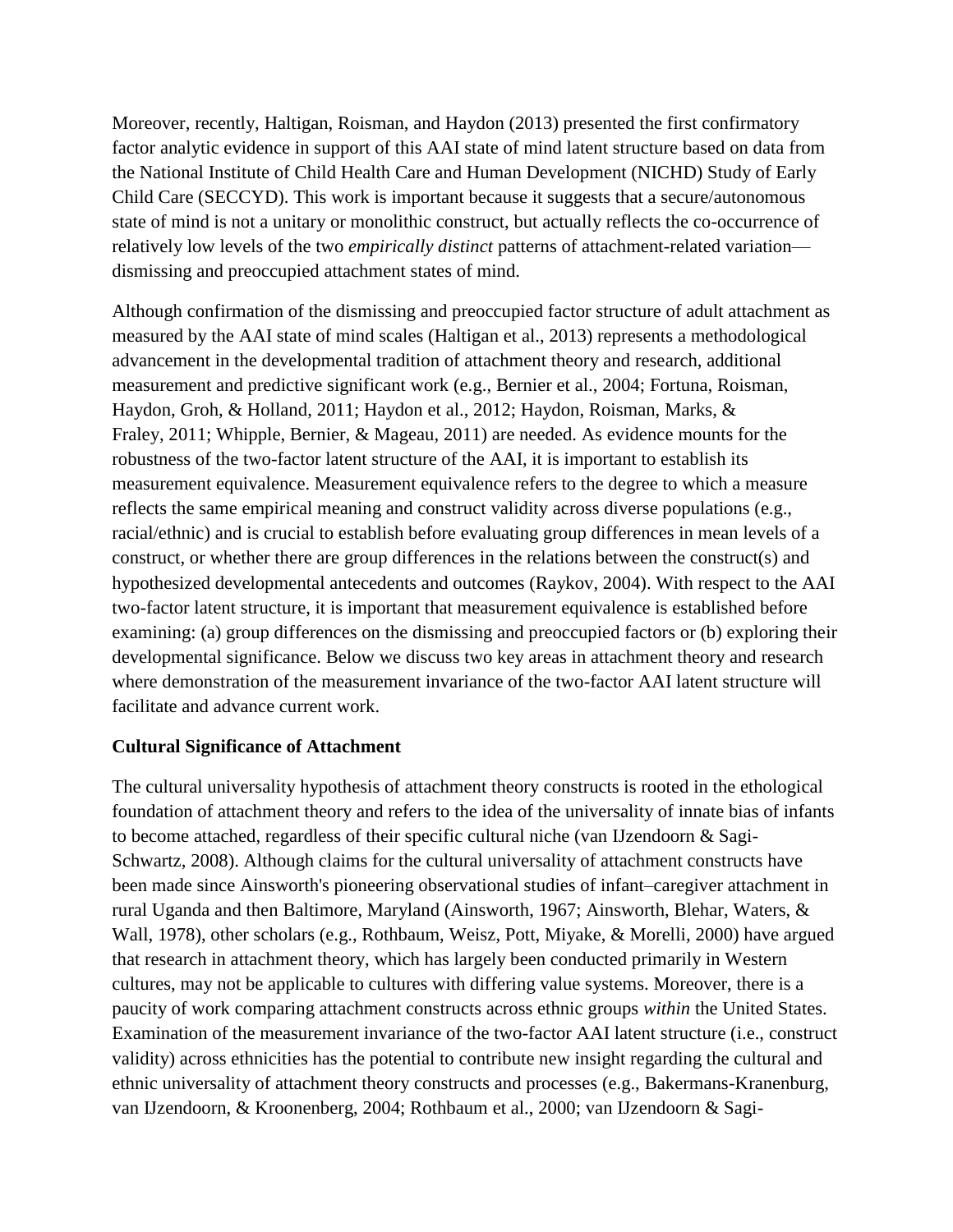Schwartz, 2008), particularly those measured in adulthood. That said, van IJzendoorn and Bakermans-Kranenburg (2010) found that AAI attachment classifications were largely invariant across gender and Western versus non-Western cultures. Roisman, Tsai, and Chiang (2004) likewise found that associations between dismissing states of mind and electrodermal reactivity during the AAI were comparable in magnitude in European American and Chinese/Chinese American subsamples.

It is important to note, however, that the universality thesis of attachment development does *not* imply that attachment constructs are unaffected by culture-specific influences, and thus leaves room for adaptive behavioral propensities to be realized in culturally specific ways depending on the ethnic niche in which individuals develop (Hinde & Stevenson-Hinde, 1990; van IJzendoorn & Sagi-Schwartz, 2008). For example, given the existence of some evidence that African Americans are more emotionally expressive than European Americans because African cultural heritage values emotional expression (Boykin, 1986; White & Parham, 1990), it might be anticipated that African Americans may show elevations on the preoccupied factor relative to European Americans. Therefore, although the dismissing and preoccupied factors might represent similar constructs across ethnicities, one might still expect mean-level differences across cultures on the dismissing and preoccupied factors.

## **Predictive Significance of Dismissing and Preoccupied States of Mind**

Demonstration of the measurement invariance of the two-factor AAI latent structure would also strengthen work examining the predictive significance of dismissing and preoccupied states of mind. Main and Goldwyn (1984–1998) suggested that a mother's mental representation of attachment-related experiences is likely to be associated with a parent's ability to interpret and respond to her infant's needs, which in turn influences the development of the child's attachment security (van IJzendoorn, 1995). In light of established links between the categorical approach to AAI coding and parenting quality (e.g., maternal responsiveness; Pederson, Gleason, Moran, & Bento, 1998; van IJzendoorn, 1995), it is particularly important to explore the predictive significance of this alternate, two-factor system in relation to maternal behavior.

We are aware of only one published study that has demonstrated the predictive significance of the AAI two-factor latent structure with respect to observed parenting. Specifically, Whipple et al. (2011) found theoretically consistent negative associations between the dismissing dimension and prospectively observed maternal sensitivity when infants were 12 months old, and between the preoccupied dimension and prospectively observed maternal autonomy support when infants were 15 months old. Importantly, these effects were independent of each other. However, because the Whipple et al. sample was primarily Caucasian and middle class, it was not possible to examine whether predictive links between the dismissing dimension and sensitivity and the preoccupied dimension and maternal autonomy support were equivalent across different ethnic groups of participants. On the basis of the universality hypothesis of attachment theory and prior work that has shown that different ethnic groups do not differ with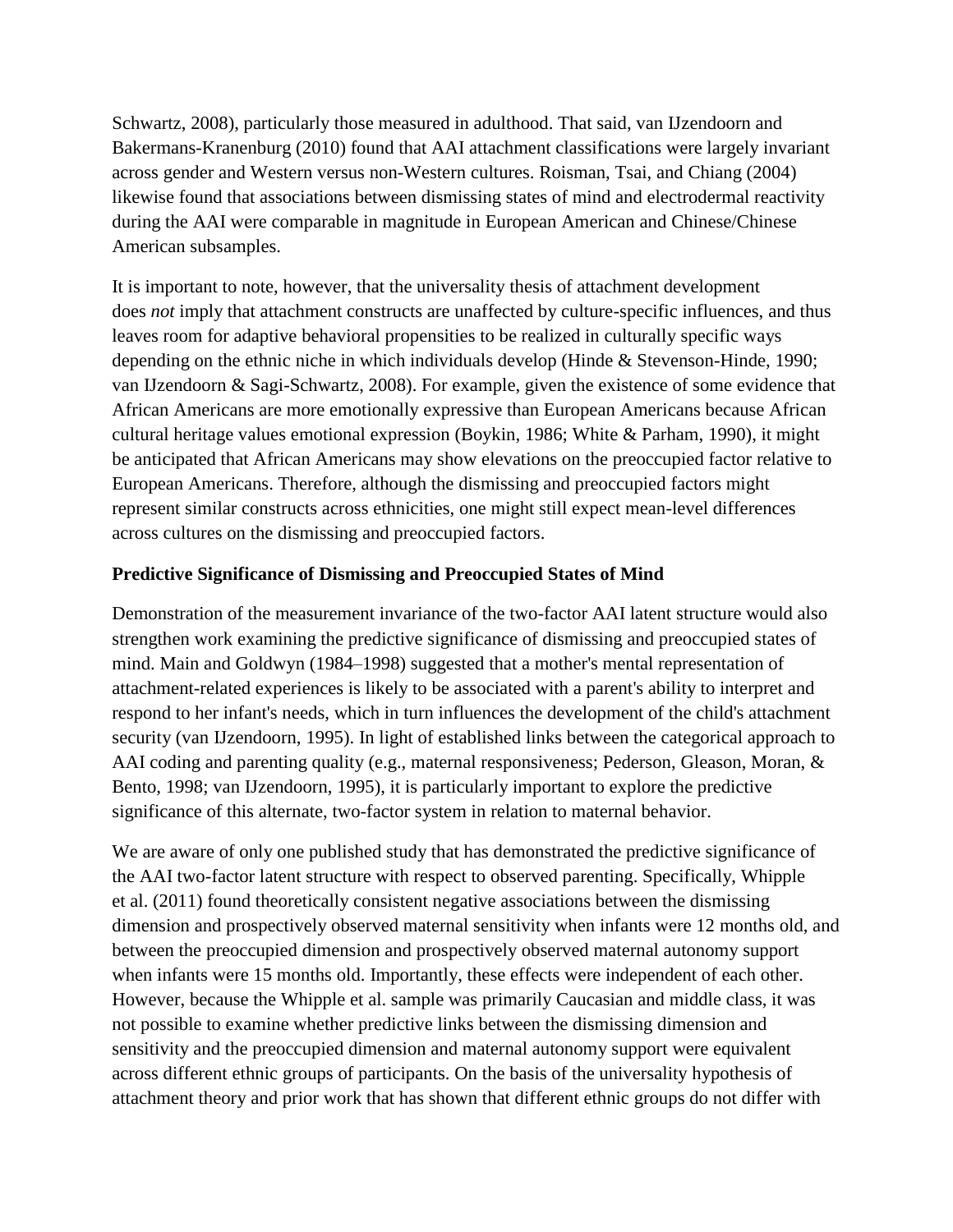respect to the developmental processes linking maternal sensitivity and infant attachment security (e.g., Bakermans-Kranenburg et al., 2004; Mesman, van IJzendoorn, & Bakermans-Kranenburg, 2012), we anticipated that the attachment state of mind factors would bear similar predictive significance with regard to later maternal behavior across different ethnic groups.

In summary, much remains to be known regarding the empirical meaning and developmental significance of the preoccupied and dismissing factors among different ethnic groups as well as whether there are ethnic differences on these factors. Accordingly, the current project was developed around three goals. The first was an attempt to provide confirmatory replication of the two-factor latent structure of the AAI state of mind scales identified and confirmed by Haltigan et al. (2013) in an independent sample of both African American and European American expectant mothers. Second, we examined the measurement invariance of the AAI dismissing and preoccupied factors across these two ethnic groups of women. To our knowledge, this is the first examination of the measurement invariance of the two-factor latent structure of the AAI. Following examination of measurement invariance, we also explored mean differences on the dismissing and preoccupied factor means between these two ethnic groups of women. Finally, we turned to the developmental significance of the dismissing and preoccupied factors (measured prenatally) for prospectively observed maternal sensitivity at age 6 months postpartum. Importantly, we did so in the context of functional measurement invariance and examined whether observed links between the dismissing and/or preoccupied factors and later maternal sensitivity were empirically equivalent for both African American and European American women.

## **Method**

### **Participants**

Participants in this study were drawn from a prospective longitudinal study in the Southeastern United States investigating the origins of maternal sensitivity during infancy. Expectant mothers were recruited from child birth education classes, breastfeeding classes, local obstetric practices, clinics, and by referrals from other participants via informational flyers or presentations by members of the research team. Women who were interested in learning more about the study either signed a consent form to be called at a later time or called our research office to hear the details of the study. Over the course of recruitment, a comparable number of class attendees were African American (925) and European American (897) based on recruiters estimation from physical appearance, and the proportion who ultimately completed the first phase of the study was comparable across ethnic groups. Thus, recruitment and participation were not confounded by ethnicity. Inclusion criteria required that women were 18 or older, African American or European American, fluent in English, and expecting their first child. The final prenatal sample included 259 participants. Upon enrollment in the study, women were mailed consent forms and a packet of questionnaires including measures of demographics, emotion socialization during childhood, depressive symptoms, and trait anger. Women returned their completed consent forms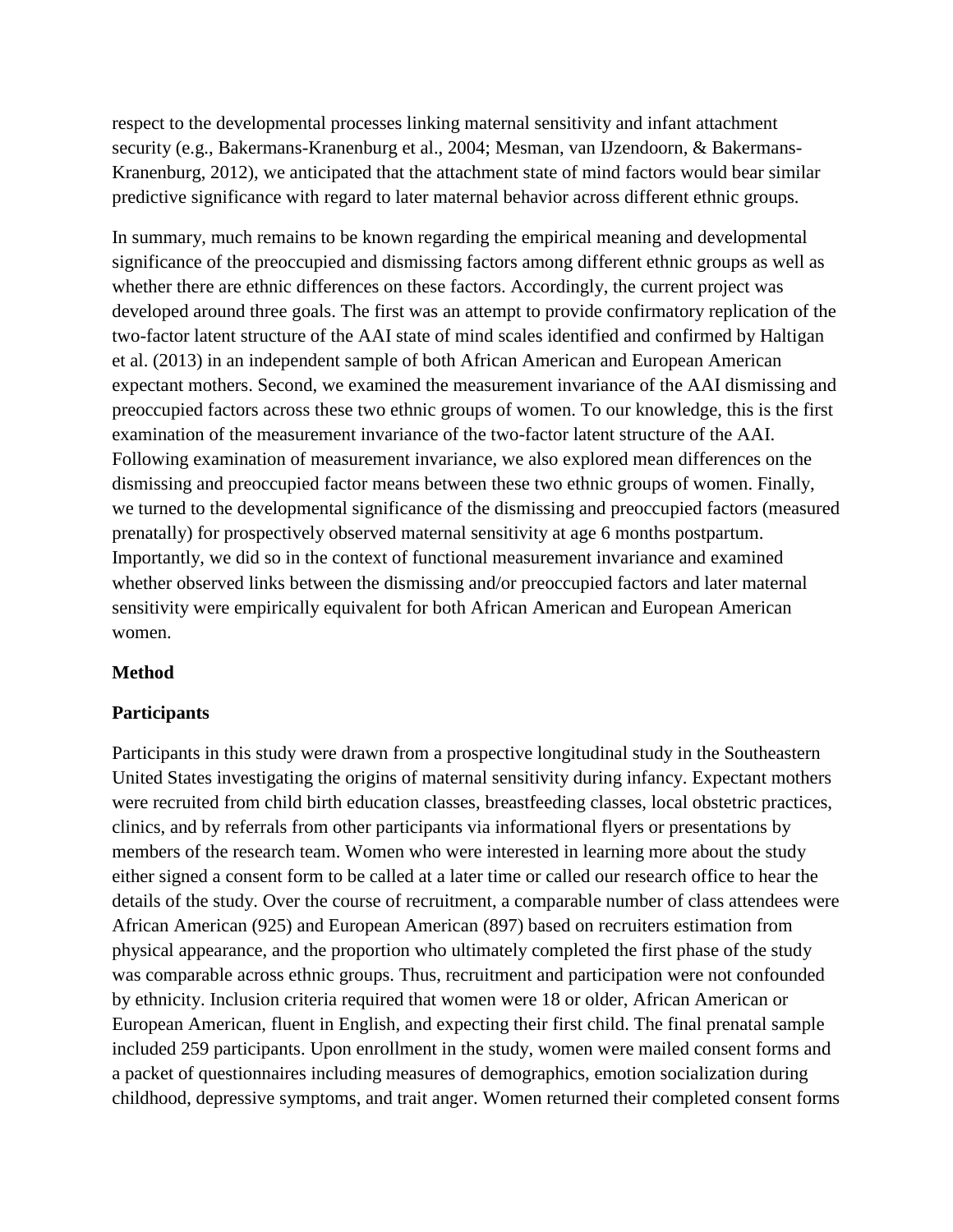and questionnaires when they visited the laboratory for a prenatal interview 6–8 weeks prior to their due date during which heart rate was recorded. Participants received \$50 and a small gift. All procedures were approved by the university's institutional review board.

The analytic sample for this project was inclusive of the full prenatal sample of 259 primiparous mothers (128 European American and 131 African American) and their infants. Ethnicity was measured as African American (ethnicity  $= 0$ ) or European American (ethnicity  $= 1$ ) and assignment was based on participant self-report. For purposes of this study, eight women who self-identified as biracial (i.e., African American and European American) were coded as African American. At recruitment, participants ranged in age from 18 to 44 years  $(M = 25.1$  years,  $SD = 5.4$ ). Twenty-seven percent had a high school degree or less, 27% had some college, and 46% had a 4-year college degree or beyond. The majority of mothers were married or living with their child's father (57%), 24% were in a relationship with their child's father, and 19% were single. Annual family income ranged from < \$2,000 to over \$100,000; median income was \$35,000. Family income information was used to construct a family incometo-needs variable based on government-issued poverty threshold guidelines as well as participant self-reported family income and family size. African American mothers were younger, *t*(256) = −5.97, *p* < .01; less well educated, *t*(255) = −5.65, *p* < .01; and more financially disadvantaged,  $t(240) = -7.94$ ,  $p < .01$ , than European American mothers. Note that effect sizes for these socioeconomic differences were all medium by Cohen's (1992) standards (*r*s = .35, .33, and .46 for age, education, and income to needs, respectively). All infants were full term and healthy; 51% were female. Of the 259 participants who completed AAIs at the prenatal interview, 211 returned for a 6-month assessment during which child–caregiver interactive tasks were performed (see below), which were later coded for observed maternal sensitivity. Those participants who did not participate in the 6-month observational assessment were less well educated,  $t(255) = -2.87$ ,  $p < .01$ , than the full prenatal sample. To address missing data, all modeling analyses described elsewhere in the article were conducted using full information maximum likelihood estimation, which produces less biased and more efficient and consistent parameter estimates than techniques such as pairwise or listwise deletion (Little & Rubin, 1987).

#### **Maternal Socioeconomic Status (SES)**

To maintain consistency with previous work investigating the developmental significance of the latent structure of the AAI (i.e., Whipple et al., 2011), we created a maternal socioeconomic composite by standardizing and averaging maternal education and family income to needs  $(r = .55, p < .00)$ . This composite was then used to control for the influence of SES in our predictive significance analyses described elsewhere in the article.

### **Adult Attachment Interview**

At the prenatal interview, women were administered the AAI (George et al., 1984-1996), which assesses adults' current states of mind regarding earlier attachment experiences with primary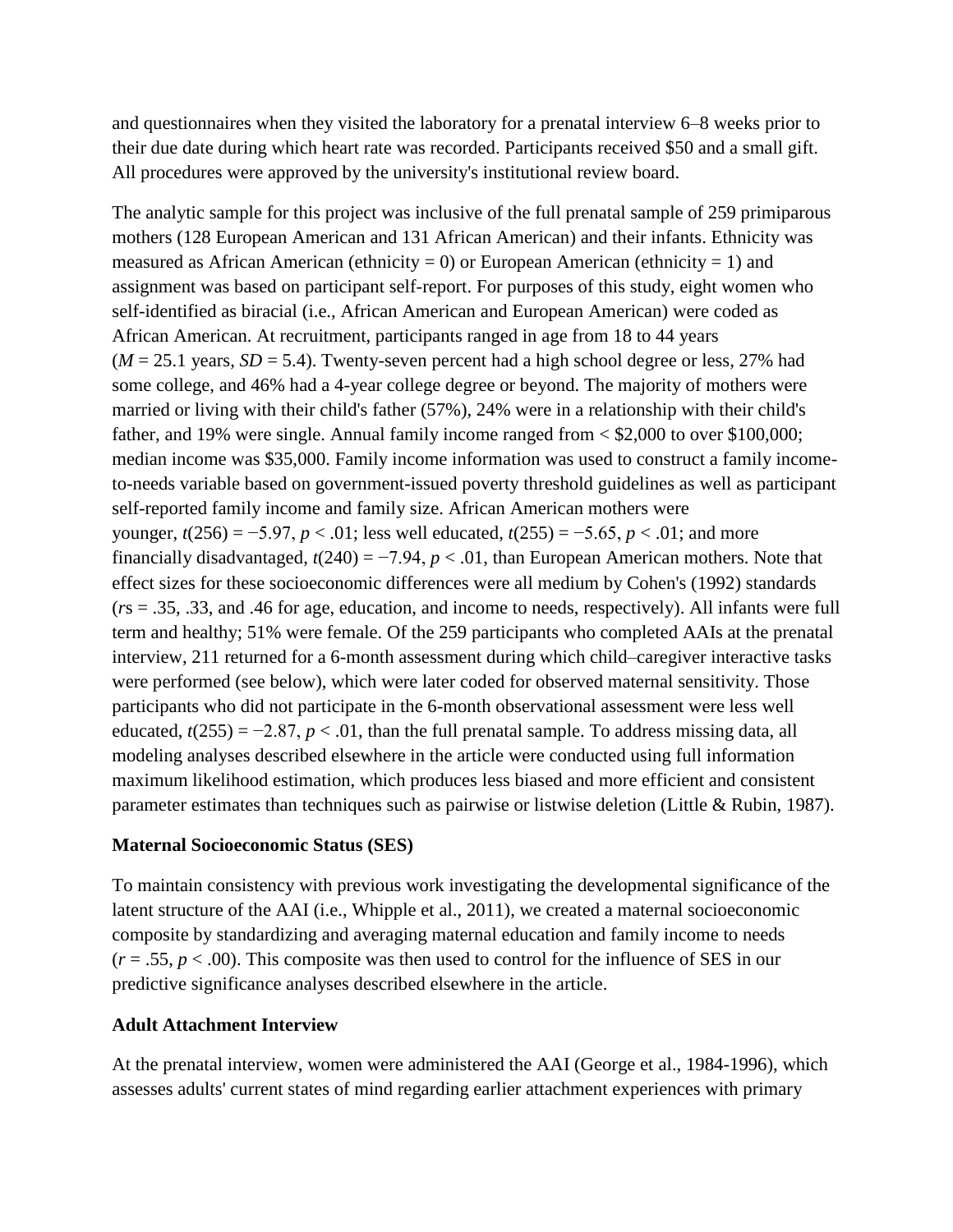caregivers. The AAI is a semistructured interview in which participants are asked to describe their early childhood relationships with their primary caregivers and the influences and or effects they perceive those experiences to have had on their development.

Coders used the primary AAI scoring method developed by Main and Goldwyn (1984–1998), consisting of a set of ratings on each transcript that inform assignment on adult attachment classification. Two sets of 9-point rating scales were used by the coders to inductively assign individuals to attachment categories described earlier (secure autonomous, dismissing, preoccupied, and unresolved). The first set, known as the inferred experience scales, reflects AAI coders' impressions of participants' experiences with caregivers during childhood, including assessments of maternal and paternal love, rejection, neglect, pressure to achieve, and role reversal. The second set of rating scales reflects the coherence of participants' discourse regarding their childhood attachment experiences (i.e., their state of mind). For example, these scales capture the tendency to idealize and/or normalize childhood experiences with caregivers (mother idealization and father idealization), the inability or unwillingness to recall events from childhood (lack of memory), the extent to which one or both caregivers are derogated (derogation), current active resentment toward parents (mother anger and father anger), and passive or rambling attachment-related discourse (passivity). A dismissing state of mind is reflected in any combination of high scores on scales that tap a participant's tendency to idealize parents, derogate them, or show failures of memory. Preoccupation is identified through signs of anger and/or passivity. Security is defined by the relative absence of high scores on these indicators as well as evidence that an adult is able to freely explore and evaluate his or her thoughts and feelings about childhood experiences. By definition, such an ability to "freely evaluate" one's experiences without becoming emotionally overwrought is reflected in the overall coherence of mind and coherence of transcript scales. Additional state of mind scales included unresolved loss and unresolved abuse, which reflect the degree to which the individual's discourse becomes disorganized while discussing loss or abuse experiences, respectively. Participants received a primary unresolved classification (irrespective of whether they were otherwise classified as secure, dismissing, or preoccupied) when they scored at, or above the midpoint on either of these scales.

According to established protocol, AAIs were transcribed verbatim and all identifying information was removed from the transcripts before they were coded by coders trained through and reliable with the lab of Dr. Mary Main using the AAI scoring and classification system (Main & Goldwyn, 1984–1998). To establish sample-specific reliability estimates, 50 (19%) of the AAI transcripts were double coded independently with 82% agreement ( $\kappa = .67$ ,  $p < .001$ ). Differences on scale scores and major classifications were resolved by conferencing. Reliability for the AAI state of mind scales used in this report were computed using intraclass correlation coefficients (ICCs; each secondary coder was compared with a primary coder), using a minimum a priori criterion of .6 to designate acceptable reliability. These scales were indicators of the twofactor AAI latent structure identified by Haltigan et al. (2013) that we aimed to replicate and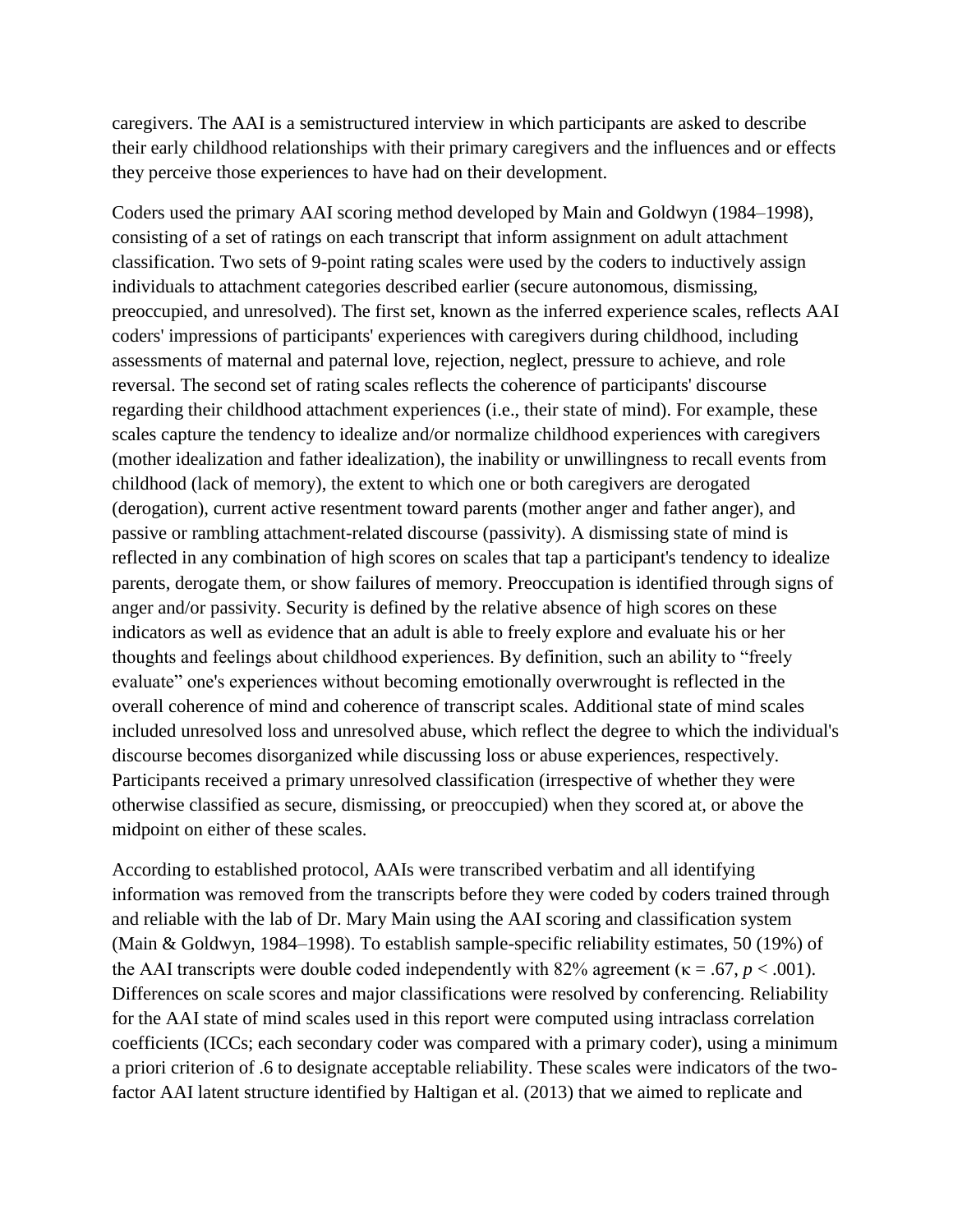included mother and father idealization, mother and father anger, lack of memory, passivity, unresolved abuse, and coherence of mind. Of note, unresolved abuse, not loss, was used in this project, as a reanalysis of AAI data from Roisman et al. (2007) using exploratory factor analysis (described in Haltigan et al., 2013), indicated that this scale demonstrated a stronger association with an AAI preoccupied factor (described elsewhere in the article) relative to unresolved loss, and as such comprised the AAI latent structure Haltigan et al. confirmed and that we sought to replicate in this study. One of the state of mind scales failed to meet our minimum a priori ICC criterion of .6 (paternal anger). In this case, range restriction was a problem in that 98.7% of the sample scored between scale points 1 and 3. However, percentage agreement was adequate (83% exact agreement) and it was retained. Finally, with respect to the presence/absence of an applicable abuse experience as defined in the AAI coding manual (i.e., for which the unresolved abuse scale could be rated), intercoder reliability was  $\kappa = .78$ ,  $p < .001$  (96% agreement). As was the case in the Haltigan et al.'s confirmatory analysis of NICHD SECCYD data, mother and father anger and idealization scales were averaged across all coded maternal and paternal caregiving figures prior to use as AAI state of mind indicators in the modeling analyses described elsewhere in the article.

### **Maternal Sensitivity**

Within 2 weeks of their infant's 6-month birthday, mothers and infants returned to the laboratory and were videotaped during a laboratory assessment of several interactive tasks that provided both naturalistic play settings and settings that were designed to elicit infant distress. These tasks included a caregiving task (4 min), a free play with age-appropriate toys (7 min), a transition period in preparation for physiological assessments (~4 min), an arm-restraint task (4 min), a novel toy procedure using a remote-controlled truck (4 min), and the face-to-face/still-face procedure (Tronick, Als, Adamson, Wise, & Brazelton, 1978; 6 min). For the caregiving task, mothers were instructed to change their infant's diaper and to change their infant's outfit into a gender-neutral outfit. For the free play task, mothers were instructed to play with their infant as they normally would with age-appropriate toys while also completing a brief study questionnaire. During the transition period, an experimenter placed electrodes on the mother and infant in preparation for a physiological assessment; mothers were allowed to interact with their infants as they wanted. During the arm-restraint task, an experimenter gently held the infant's forearms immobile. During the novel toy procedure, a remote-controlled dump truck with flashing lights, motion, and sound approached the infant. For the 1st minute of the arm-restraint and novel toy tasks, mothers were instructed to remain neutral unless they wanted to terminate the task. For the remaining 3 min, mothers were allowed to interact with their infants as they pleased. Finally, during the face-to-face (2 min) and reunion (2 min) episodes of the still-face procedure (Tronick et al., 1978) mothers were instructed to talk and play with their infant's without using toys or objects.

Trained raters rated maternal sensitivity separately for each task (caregiving, free play, transition, arm restraint, truck, face-to-face/still-face procedure [face-to-face and reunion episodes were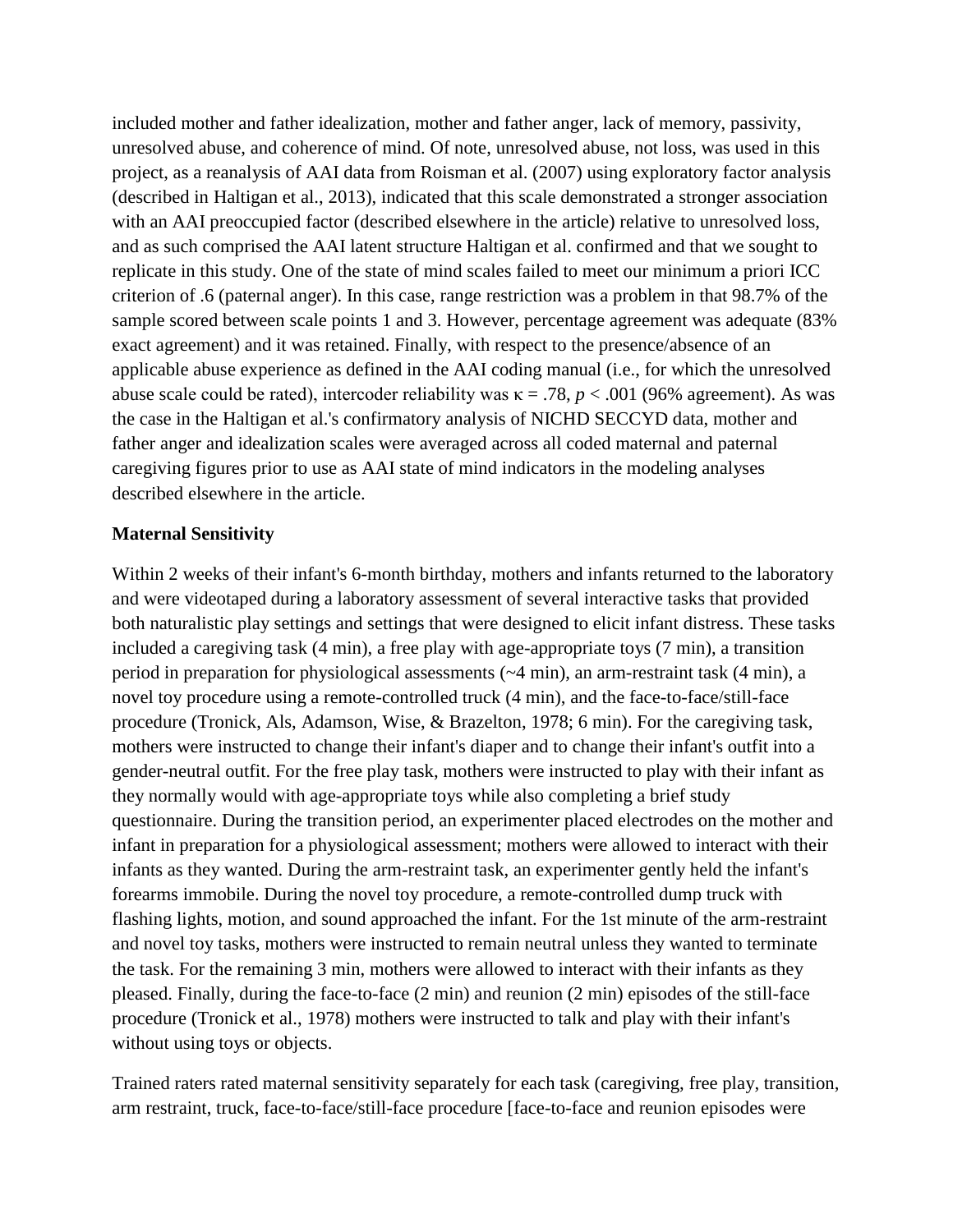rated separately]) using Ainsworth's 9-point Sensitivity–Insensitivity scale from (1) *highly insensitive* to (9) *highly sensitive* (Ainsworth, Bell, & Stayton, 1974). The focus of this scale is the extent to which the mother reads and responds to her infant's cues and demonstrates an awareness of the infant's state by adjusting her own behavior. The Ainsworth et al. (1974) scale is considered a gold-standard measure of the sensitivity construct in developmental psychology and has a rich history of use in prior work investigating relations between maternal sensitivity and other attachment constructs (e.g., infant attachment security; De Wolff & van IJzendoorn, 1997). Twenty percent of the current sample was double coded for reliability. Intraclass correlations across the interaction segments were high, ranging from .74 to .95 (mean ICC = .89). Sensitivity ratings across the various tasks were highly correlated (*r*s = .55 to .81, all *p*s < .01) and were averaged to form a maternal sensitivity composite. Internal consistency of the sensitivity composite was high,  $\alpha = .93$ .

### **Analytic Plan**

Model testing was conducted in several steps relevant to the aims of confirming the two-factor dismissing and preoccupied latent structure for the AAI coding system, evaluating its measurement invariance and exploring group mean differences across African American and European American women, and finally, in the context of functional equivalence, examining the predictive validity of dismissing and preoccupied latent factors in relation to observed maternal sensitivity. Of note, the two-factor AAI latent structure modeled in this report was chosen from a set of three AAI latent confirmatory models presented by Haltigan et al. (2013). The AAI state of mind scales comprising the alternate two-factor dismissing and preoccupied AAI latent structure included maternal and paternal idealization, maternal and paternal anger, lack of memory, passivity, unresolved abuse, and coherence of mind as a cross-loader on both the dismissing and preoccupied factors (see Figure 1). We elected to focus on this model in the current report in particular because of its inclusion of the coherence of mind indicator (i.e., scale). This feature was of particular import to us as we were interested in replicating the work of Whipple et al. (2011), who, using AAI dimensional composites that included the coherence of mind scale, found relations between the dismissing dimension and later observed maternal sensitivity. All analyses were conducted in Mplus 6.12 (Muthén & Muthén, 1998–2010) using full information maximum likelihood estimation.

#### [Figure 1 Omitted]

We tested several forms of measurement invariance. Metric or measurement invariance refers to the *measurement* model and pertains to the measurement characteristics of the indicators (observed measures; i.e., AAI state of mind scale scores) and most often consists of testing the factor structure, loadings, and intercepts of the measurement model across groups. Although various ways have been proposed for testing the equivalence of measures when used with different populations (e.g., Byrne & Stewart, 2006; Vandenberg & Lance, 2000), in examining the measurement invariance of the AAI latent factor structure confirmed above, we followed the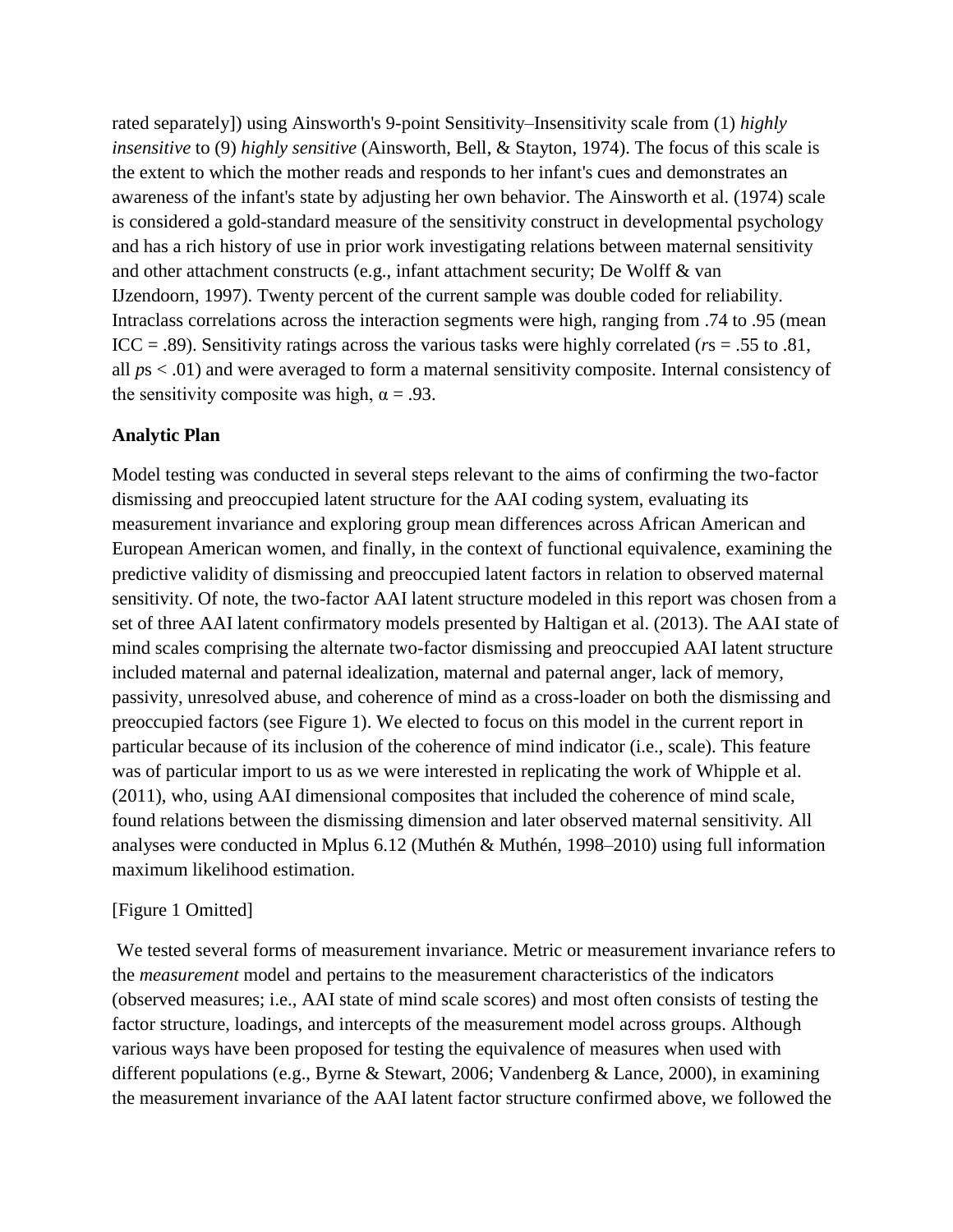guidelines of Brown (2006). As a preliminary step, we first examined whether the two-factor model fit the data adequately in the European American and African American groups of women separately. Next, we used multiple-group confirmatory factor analysis (MGCFA) to examine the measurement equivalence of the AAI latent structure. First, we tested for equal factor structures or the *configural invariance* of the AAI latent structure indicators across both ethnic groups. This test evaluates whether the number of factors and pattern of indicator factor loadings is identical across groups. We then evaluated tests of equality of factor loadings and equality of indicator intercepts, respectively. The test for equality of factor loadings or *metric invariance* examines whether the factor loadings for the latent variables are equivalent in both groups. Factor loading equivalence implies equivalent scale intervals across the groups. Said differently, this test determines whether the measures have the same meaning and structure for different groups of respondents (i.e., the empirical definition of the AAI factors is equivalent for European American and African Americans; Brown, 2006). Noninvariance of factor loadings across groups suggests that certain indicator(s) are stronger indicators of the latent construct(s) of interest for one group relative to the other (Adamsons & Buehler, 2007). The test for equality of indicator intercepts or *scalar invariance* tests for the presence of systematic bias across groups. This test refers to the indicator intercepts, which are the location parameters (i.e., values) of each indicator when the respective latent factor(s) they define (i.e., the dismissing and preoccupied state of mind factors) is zero. Item intercepts are analogous to the concept of the *item difficultly parameter* in item response theory (Schmitt & Kuljanin, 2008) and, when noninvariant, point to the presence of an indicator bias whereby an indicator yields a different mean response for the members of different groups with the same value of the underlying attribute (McDonald, 1999). In contrast, to the extent that indicator intercepts are invariant across groups, one can conclude that the measurement indicators have the same origin or latent factor zero point.

Following evaluation of measurement invariance, we compared African American and European American mothers on the AAI dismissing and preoccupied latent factor means in the context of tests of population heterogeneity. Tests of population heterogeneity refer to the examination of group concordance of the *structural parameters* of the model (i.e., latent variances, covariance, and means) and ask the question of whether the dispersion, interrelationships, and levels of the latent factors vary across groups (Brown, 2006). We examined the tenability of models in which factor variances, factor covariances, and finally structured latent means (i.e., the latent dismissing and preoccupied means) were constrained to equality across the two ethnic groups of women relative to models in which these parameters were freely estimated. Note that these structural parameters describe characteristics of the population from which the sample was drawn and thus nonequivalence in structural parameters do not represent critiques of the measures themselves, but rather reflect differences in the distribution of the underlying construct between the two groups (i.e., "true" substantive differences; Adamsons & Buehler, 2007).

Lastly, we examined the predictive significance and functional equivalence of the latent dismissing and preoccupied state of mind factors via multiple-group structural equation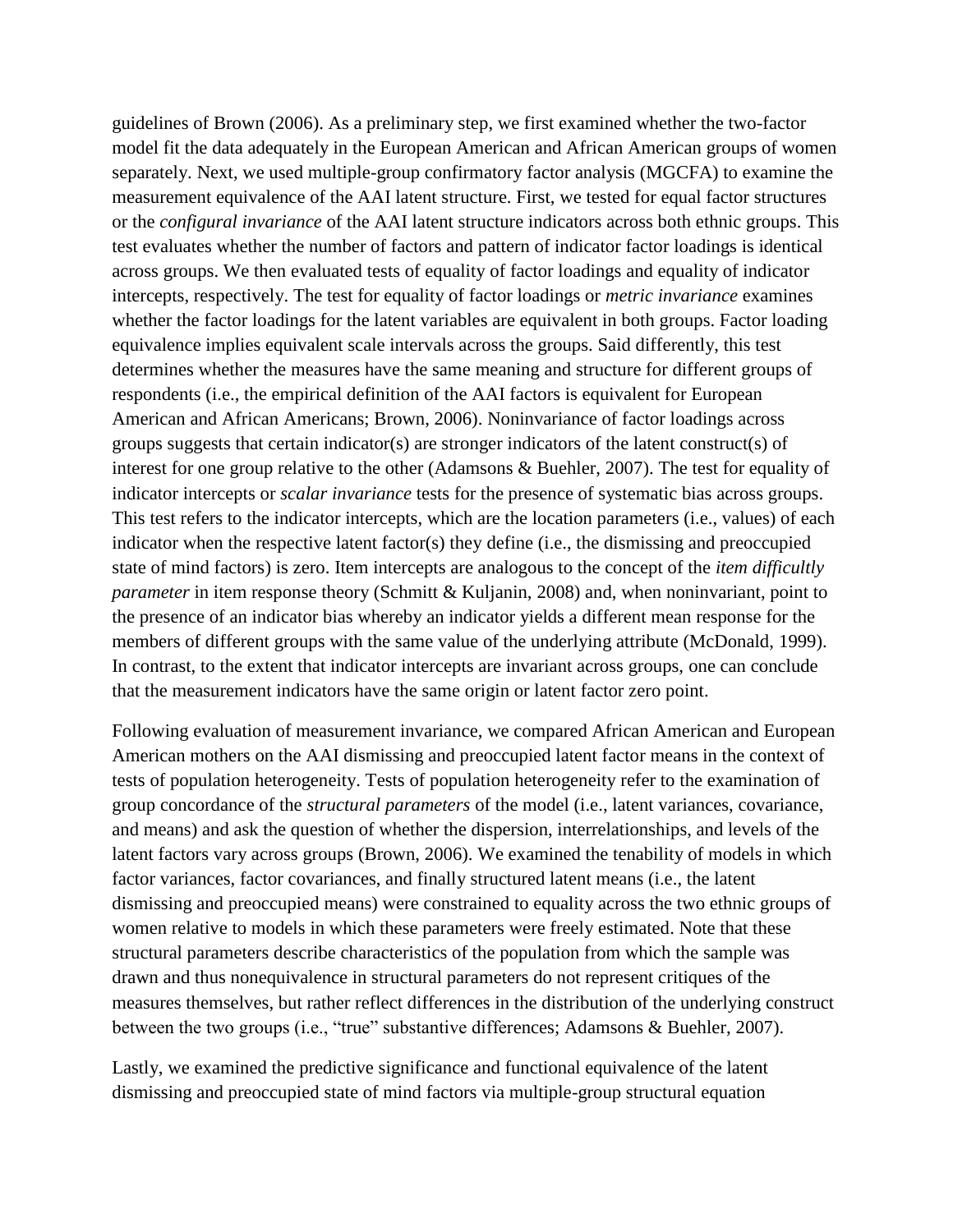modeling (MGSEM; Muthén & Muthén, 1998–2010) by regressing observed maternal sensitivity at 6 months on the latent dismissing and preoccupied factors. To the extent that invariant predictive associations between the dismissing and preoccupied factors and maternal sensitivity are uncovered across the two groups (i.e., these associations function similarly in both groups), the AAI latent structure can be viewed as *functionally equivalent* across African American and European American women.

### **Results**

## **Confirmatory Factor Analysis (CFA) for AAI States of Mind Scales**

Descriptive statistics of the AAI dismissing and preoccupied indicators for European American and African American women are presented in Table 1. Consistent with Haltigan et al. (2013) all indicators were freely estimated and the metric of the latent factors was defined by fixing the variance of the latent factors to 1. In addition, model fit was assessed utilizing guidelines presented by Hu and Bentler (1999), who outline ranges of acceptable fit values for model fit indices. In particular, adequately fitting models should have a comparative fit index (CFI) value  $\geq$  .95, a root mean square error of approximation (RMSEA) value  $\leq$  .06, and a standardized root mean square residual  $(SRMR) < .08$  to suggest that there is a relatively good fit between the hypothesized model and the observed data. Relative to these criteria, the model fits the data exceptionally well,  $CFI = .99$ , RMSEA =  $.03$ , SRMR =  $.03$  (see Table 2 for CFA parameter estimates both overall as well as separately by ethnic group).

[Table 1 Omitted]

[Table 2 Omitted]

## **Measurement Invariance**

Having confirmed the fit of the hypothesized two-factor AAI latent structure with the current sample, we next proceeded to examine its measurement invariance and population heterogeneity in a stepwise, additive fashion in which subsequent invariance models were compared with a prior, less restricted invariance model. Thus, degradation in model fit between models would point to noninvariance in the parameters constrained to equality in the subsequent, more restricted model. Table 3 presents tests of measurement invariance and population heterogeneity of the AAI latent structure in European American and African American women. The first thing to note from Table 3 is that the two-factor AAI confirmatory model fits the data well in both European American and African American women when examined as separate groups. Next, fit indices of multiple-group analysis testing for configural invariance (i.e., test of equal factor structure; Model 1) across ethnic groups indicated that the number of factors and pattern of indicator–factor loadings was equivalent. Note that we identified this model by fixing the latent variance of the AAI dismissing and preoccupied factors to 1, as in the above single-group CFA models. We next evaluated whether the factor loadings for the indicators of the AAI dismissing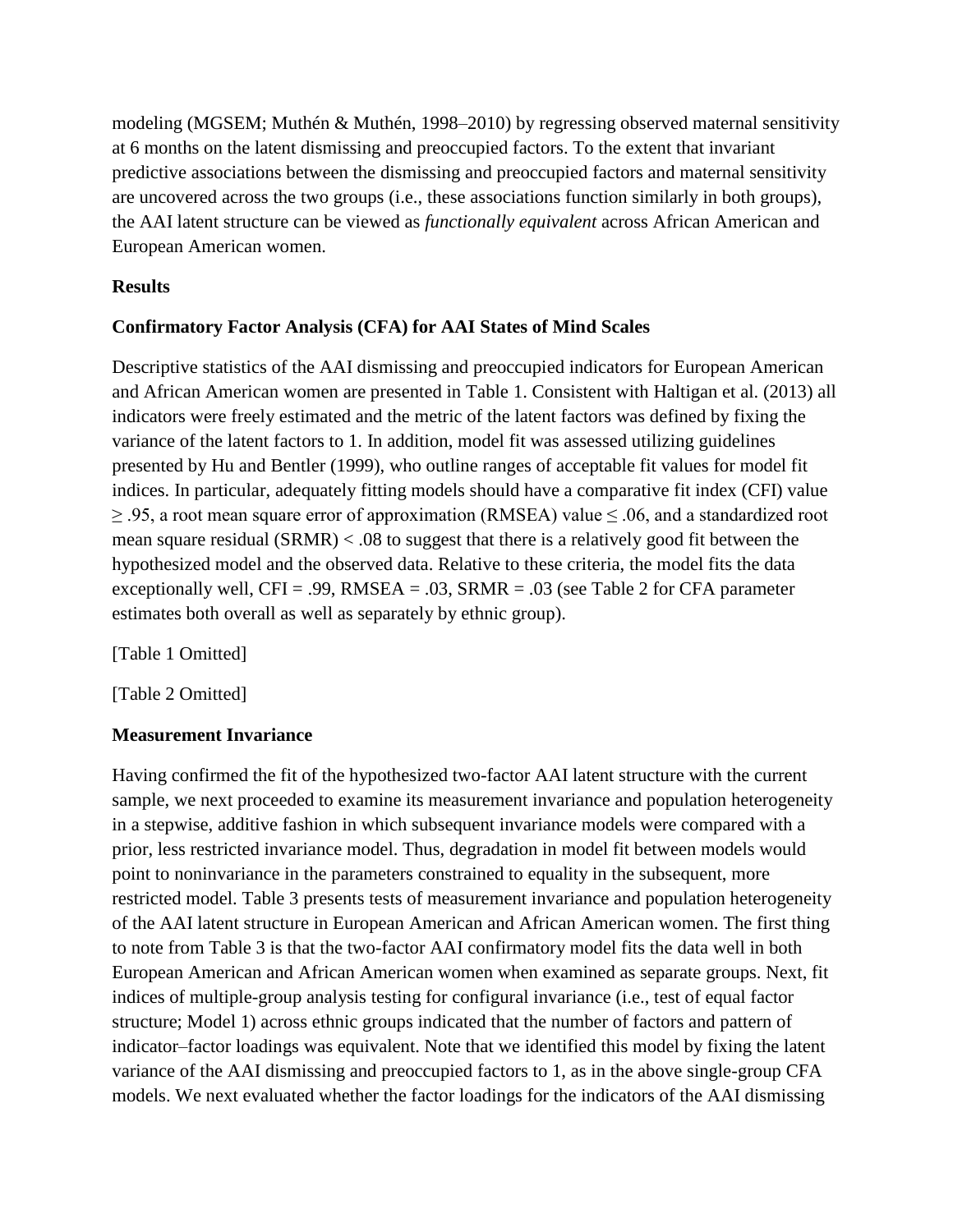and preoccupied factors were equivalent across European American and African Americans. As Table 3 (Model 2a) shows, when the factor loadings were constrained to be equal across the groups there was a significant decrement in model fit relative to the configural model in which factor loadings were freely estimated. This indicated that one or more of the indicators of the dismissing and/or preoccupied factors did not evidence comparable factor loadings across the two ethnic groups.

### [Table 3 Omitted]

To explore why the constraint of equality of factor loadings significantly degraded model fit relative to the one in which the factor loadings were freely estimated across the groups, we examined both the factor loadings from the configural solution and the modification indices from the equality constraint factor loadings solution. As can be seen from Table 2, the largest absolute difference in factor loadings across the two groups was for the mother anger indicator of the preoccupied factor, with African American women showing a substantially larger loading for the mother anger indicator relative to European American women. This, along with the modification indices from the model in which all factor loadings were constrained to equality, suggested that freely estimating mother anger in both groups would improve the fit of the model. Thus, we modified the equality constraint model such that all indicator factor loadings were constrained to be equal across groups with the exception of the mother anger indicator. As Table 3 demonstrates (Model 2b), when we respecified the equality of factor loadings model in this manner there was no longer a decrement in model fit relative to the equal form solution. These results provided evidence that the mother anger indicator was the only indicator that was noninvariant across the groups.

The final test of measurement invariance we conducted tested for equivalence of indicator intercepts. As can be seen in Table 3 (Model 3a), the model in which the indicator intercepts were constrained to equality fit the data somewhat worse relative to the metric equivalence model in which all factor loadings (except the mother anger indicator) were constrained to equality. Similar to the approach with the examination of factor loadings, we examined the modification indices from the fully constrained intercepts model, which indicated that freely estimating the intercept of the coherence of mind indicator would improve model fit. After freeing this intercept parameter, the respecified model fit the data equally as well as the previously established metric equivalence model in which all factor loadings (except the mother anger indicator) were constrained to equality (Model 3b). Inspection of the coherence of mind intercept estimates in this revised model revealed that the intercept estimate for African American mothers (5.25) was significantly lower than that for European American mothers (5.69),  $\chi^2$ <sub>diff</sub>(1) = 10.21, *p* < .01. In sum, across metric and intercept model invariance testing, only two parameters were found to be noninvariant across the ethnic groups of a possible 17 (9 item loadings and 8-item intercepts). Thus, we considered the two-factor AAI measurement model to be sufficiently equivalent across the two groups to proceed with a preliminary evaluation of group mean differences and the predictive significance of the dismissing and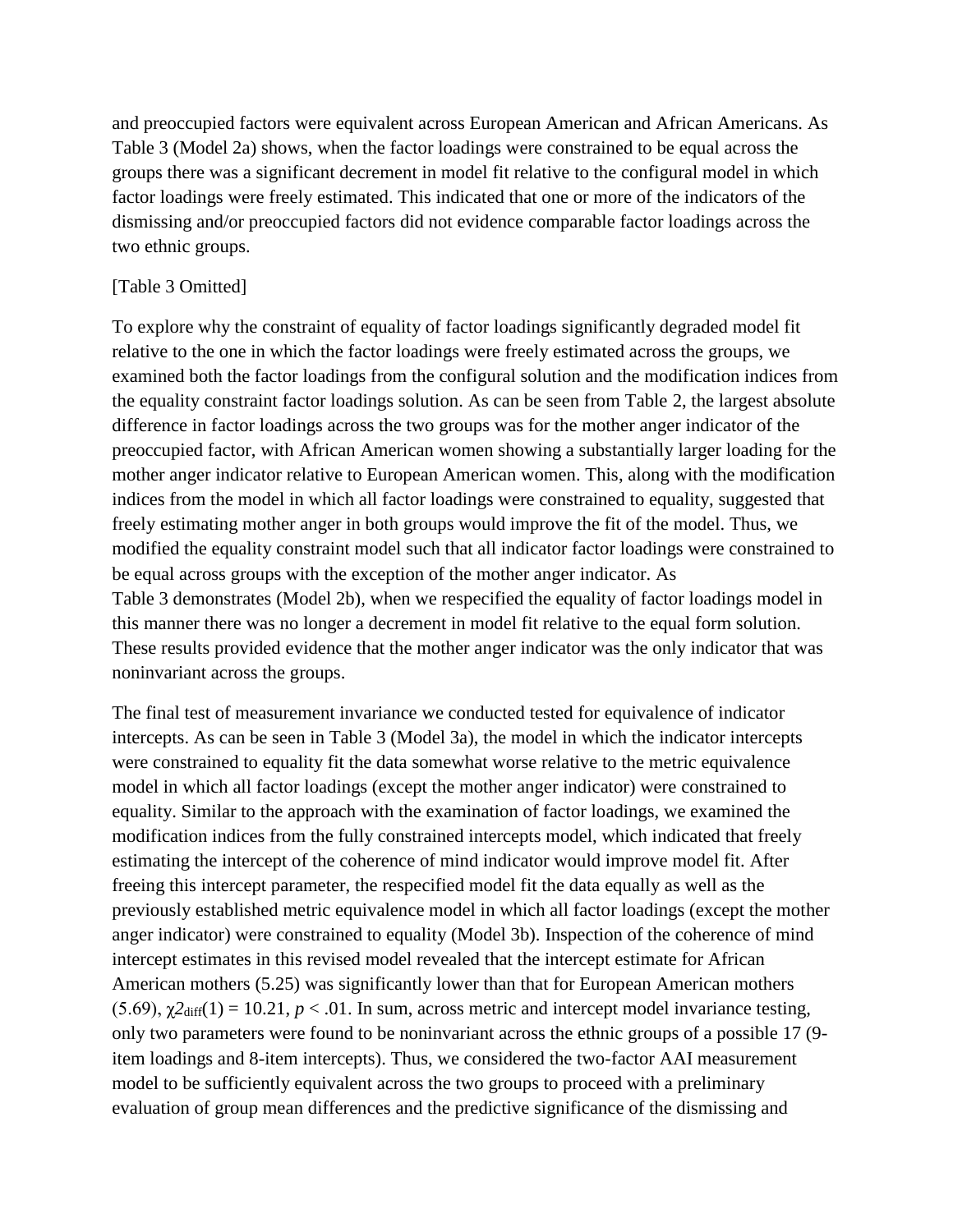preoccupied factors in the context of partial measurement invariance (see Byrne, Shavelson, & Múthen, 1989; Vandenberg & Lance, 2000).

## **Population Heterogeneity**

As shown in the bottom half of Table 3, tests of equality of factor variances and equality of factor covariances (Models 5 and 6, respectively) did not significantly degrade model fit relative to models in which these parameters were freely estimated, thus establishing invariance for these parameters across the two ethnic groups. Finally, the fit of the model in which the structured latent means were fixed to zero in both ethnic groups (Model 7) significantly degraded the fit of the model relative to a model in which the structured means were allowed to vary for African Americans (i.e., the reference group). This indicated that the two groups differed in their mean levels of the underlying dismissing and/or preoccupied latent factors. African American women, on average, scored .30 ( $p < .05$ ) units higher on the preoccupation factor than did European American women.

### **Functional Invariance: Predictive Significance**

We examined the predictive significance of the dismissing and preoccupied factors for later maternal sensitivity in the context of multiple-group modeling as described earlier. This allowed us to examine not only whether the two latent factors were associated with later maternal sensitivity but also whether they were related to maternal sensitivity in equivalent ways for African American and European American women (i.e., functional invariance; Hui & Triandis, 1985). Observed maternal sensitivity at 6 months was regressed on the dismissing and preoccupied state of mind factors as modeled in the previously best fitting model (i.e., in which only the factor loading of the mother anger indicator and the intercept of the coherence of mind indicator were allowed to freely vary across groups). Note that this modeling strategy ensures that, to the degree we established partial measurement invariance described earlier, the dismissing and preoccupied latent factors are empirically identical across African American and European American women prior to an examination of their predictive effects. In addition, the regression estimates of the dismissing and preoccupied factors on maternal sensitivity were constrained to equality across the two groups to test the hypothesis that associations between the preoccupied and dismissing factors and maternal sensitivity would not differ across African American and European American women. This fully constrained model fits the data well,  $CFI = 1.00$ , RMSEA = .00, SRMR = .06. When the structural regression paths of maternal sensitivity on the dismissing and preoccupied factors were allowed to freely vary across groups, model fit was not improved,  $\chi$ 2<sub>diff</sub>(2) = .26, *p* = .88. Thus, associations between the preoccupied and dismissing factors and maternal sensitivity did not differ across African American and European American women. In the fully constrained model, the estimated effect of the dismissing factor on maternal sensitivity was significant, −.24, *p <* .05, whereas for the preoccupied factor it was not, −.10, *p* = .28. Lastly, to conservatively control for the influence of SES in our functional invariance model, we ran a separate model in which we included the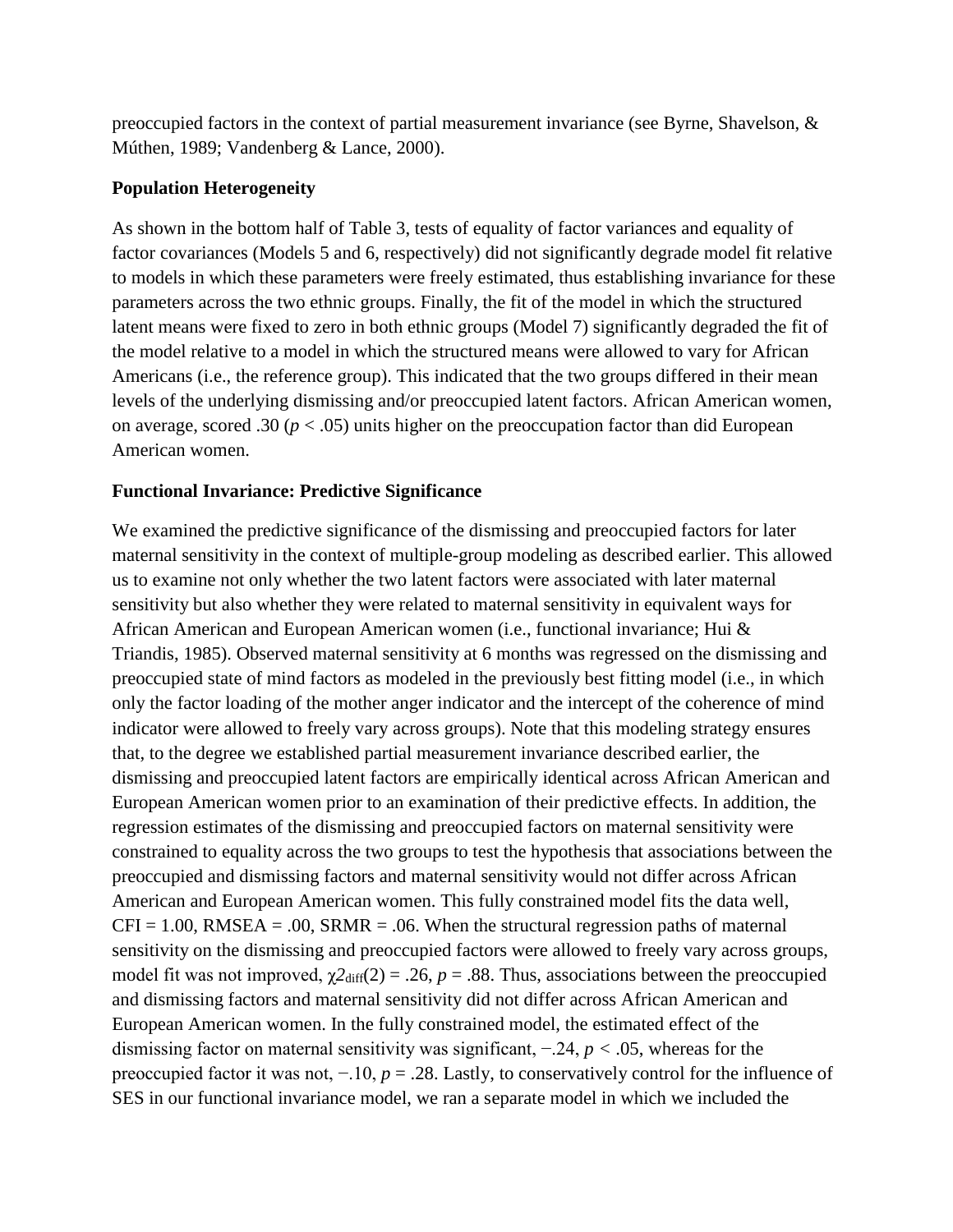maternal SES composite as a freely estimated covariate to the model above in which the effects of the dismissing and preoccupied effects on maternal sensitivity were constrained to equality. In this model, the association between the dismissing factor and sensitivity was weakened (−.17, *p* < .10), whereas the association between the preoccupied factor and sensitivity remained nonsignificant (−.06, *p =* .53).

### **Discussion**

The primary objectives of this study were to build upon existing work attempting to characterize the AAI latent structure by replicating its factor structure and examining its measurement invariance and developmental significance in an independent sample of African American and European American pregnant women. Measurement invariance is a prerequisite for confident between-group comparisons on the structured (i.e., latent) means of the dismissing and preoccupied factors as well as their developmental associations with conceptually and theoretically relevant outcomes. Independent confirmatory replication of the latent structure of the AAI state of mind scales lends further confidence to prior empirical evidence, indicating that adult attachment security as measured by the AAI is in fact a synthetic reflection of low levels of two independent aspects of incoherent attachment-relevant discourse (i.e., dismissing and preoccupied states of mind) rather than a unitary construct—which is what is assumed within the standard Main and Goldwyn (1984–1998) categorical coding system (Bernier et al., 2004; Haltigan et al., 2013; Haydon et al., 2011; Haydon et al., 2012; Roisman et al., 2007). Furthermore, confirmatory factor replication provides additional evidence of the convergence between the latent structure of attachment in infancy (Fraley & Spieker, 2003) and adulthood.

With respect to the cross-ethnic equivalence of the attachment state of mind constructs, our analyses provided evidence for partial measurement invariance, with only the mother anger and coherence of mind indicators demonstrating metric and scalar noninvariance, respectively. When the mother anger indicator was freely estimated for each group, it was observed that it significantly loaded on the preoccupied factor in both groups, but was appreciably stronger for African American women than European American women (i.e., for African American women, the preoccupied factor explained a greater proportion of variance in the mother anger indicator than for European American women). When the coherence of mind intercept was freely estimated, it was observed that the coherence of mind intercept estimate was somewhat lower among African American mothers relative to European American mothers.

The finding of stronger associations between the mother anger indicator and the preoccupied factor for African American women relative to European American women suggests the possibility that the preoccupied factor may have a different empirical definition for African American women than for European American women. Specifically, preoccupation for African American women may be empirically defined more strongly and homogenously by the mother anger indicator rather than by a relatively equivalent contribution from the mother anger, father anger, passivity, unresolved abuse, and coherence of mind indicators. Why mother anger, and not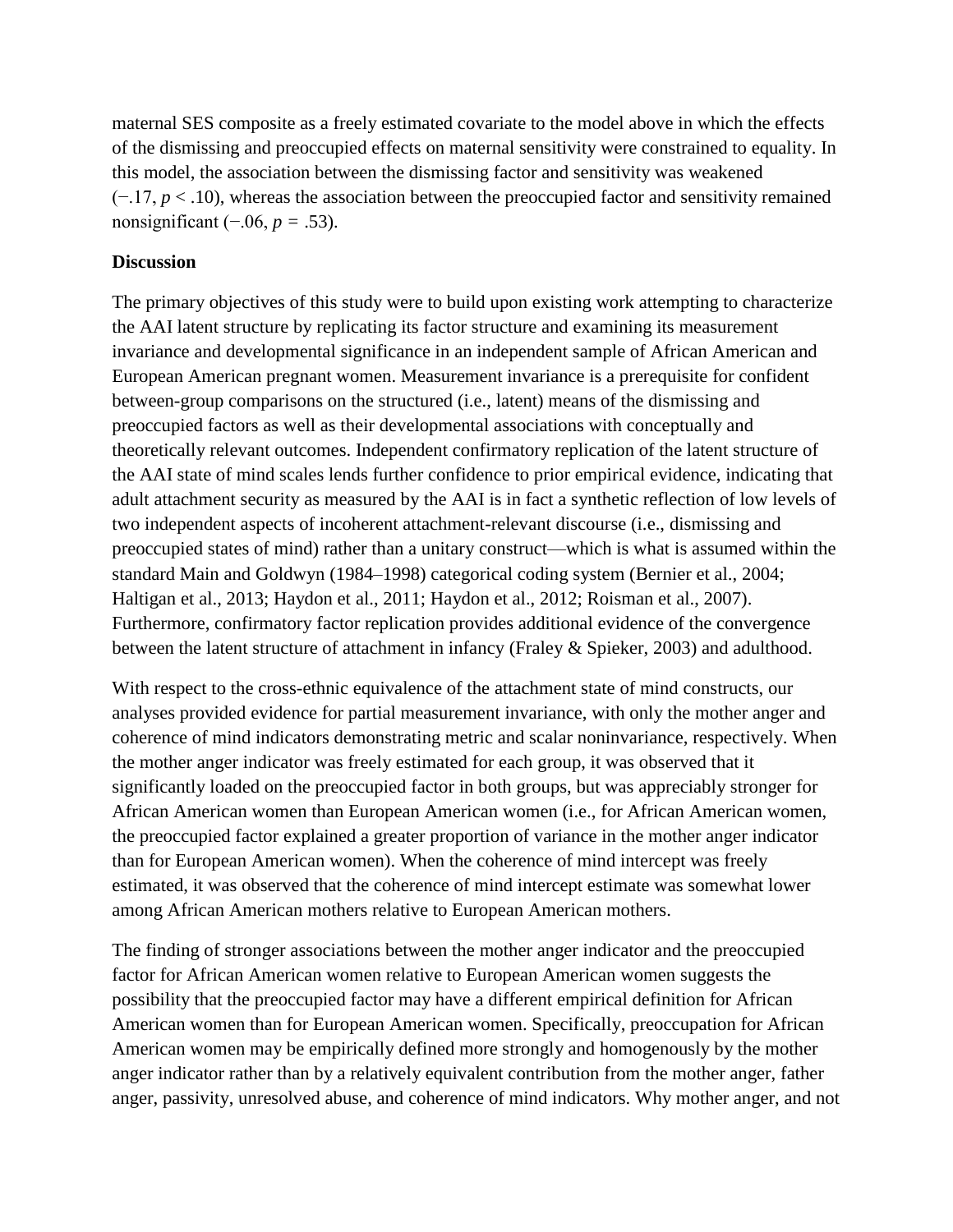father anger, was more strongly associated with the preoccupied factor among African American women relative to European American women is less clear. One possibility is the influence of paternal absenteeism in African American families (Connor, 2006). In our study, African American women were more likely to report the absence of a father figure than were European American women. Thus, for African American women relationships with maternal caregiving figures may be more salient and emotionally charged than is the case for European American women. In cases where these maternal relationships are marked by conflict and tension, AAI discourse may be especially likely to reflect varying degrees of continuing mental involvement and emotional entanglement with these early relational struggles. A second and related possibility concerns the extended and multiple caregiver nature of many African American families (e.g., Howes, 1999). In our sample, African American mothers were more likely than European American mothers to report two maternal caregivers. Most often, this second maternal caregiving figure was reported as a grandmother, who has historically assumed an important caregiving status as a "second mother" in the African American family (Frazier, 1966). It is possible that relational tensions operating within and between multiple maternal caregiving figures, as well as the potential for different mental representations of the self and other vis-à-vis these maternal figures, may amplify associations between maternal anger and preoccupation for African American women.

Our finding that the coherence of mind indicator intercept estimate was somewhat lower among African American mothers in the current sample is consistent with their lower observed mean score for coherence of mind relative to European American mothers (see Table 1). Morgenstern (2008) also found lower scores on the AAI coherence of mind scale among African Americans relative to European Americans. Regarding measurement invariance more specifically, it should be noted that intercept noninvariance does *not* reflect group differences in the discriminating power of an indicator across groups (i.e., metric invariance), and hence is less problematic with respect to group differences in specific components of the theoretical or empirical structure of the underlying construct (i.e., construct validity; Cooke, Kosson, & Michie, 2001). Moreover, Schmitt and Kuljanin (2008) have shown that partially invariant intercept models, as is the case here, are unlikely to influence the estimates of latent means that are evaluated for group differences. Lastly, we believe it is unlikely that the noninvariance of the coherence of mind intercept points to a systematic coder bias, given that AAI transcripts are masked with respect to participant identifying information prior to coding. Rather, our view is that the coherence of mind intercept noninvariance may reflect actual "true" mean threshold differences in coherence of mind ratings in the current sample. The latter possibility is consistent with African American women's elevation on the preoccupied latent factor discussed next. Independent replication in other samples of African American and European American women is needed to further determine whether these measurement findings may be indicative of differences in construct meaning between the two ethnic groups of women or are specific to the current sample. In addition, a search for functionally equivalent distinctive antecedents and correlates of the preoccupied factor across the two groups will also serve to address its construct validity.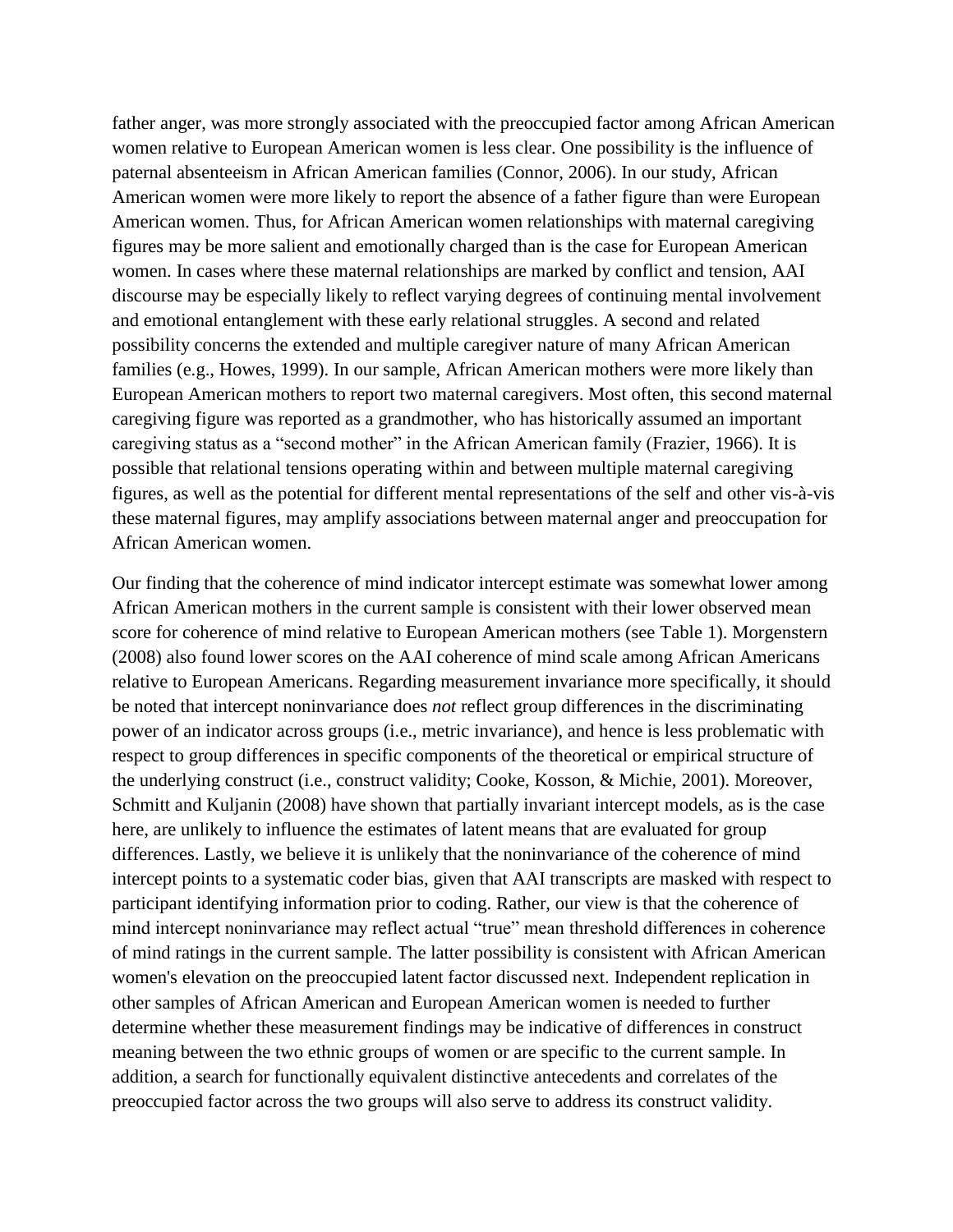Our analyses of the population heterogeneity of the AAI dismissing and preoccupied latent factors revealed that African American women in this sample showed modest elevations on the preoccupied factor mean relative to European American women. It should be noted that the magnitude of this mean difference corresponds to a Cohen's (1992) *d* of .30 (*r* = .15), which reflects a small effect size. Note that this difference reflects meaningful "true" substantive differences between the two groups of women with respect to the emergence of preoccupied discourse during the AAI. As discussed earlier, African Americans may be more emotionally expressive than European Americans because African cultural heritage values emotional expression (Boykin, 1986; White & Parham, 1990) and discourages emotion inhibition (Samter, Whaley, Mortenson, & Burleson, 1997). Moreover, as Parker et al. (2012) point out, a consistent finding in the emotion literature is that African American adults are more willing to express anger when they feel it compared to European American adults (Durik et al., 2006; Matsumoto, 1993). These findings, in conjunction with the work in our laboratory (Leerkes, Supple, Su, & Cavanaugh, in press) using this same sample in which African American women showed elevations in self-reported trait anger relative to European American women, suggest, at least in part, one possible explanation of African American women's elevations on the AAI preoccupied factor.

Lastly, our finding that the dismissing factor was negatively associated with prospectively observed maternal sensitivity replicates and extends earlier work by Whipple et al. (2011) by demonstrating that this association was empirically equivalent for African American and European American women. Said differently, this finding provides support for a *no group difference* hypothesis (Bakermans-Kranenburg et al., 2004; Mesman et al., 2012; Rowe, Vazsony, & Flannery, 1994): African American and European American mothers in the United States may be exposed to culturally specific experiences, but these do not alter the negative association between dismissing states of mind and maternal sensitivity. Interestingly, the point estimate of the strength of the negative link between the dismissing factor and later maternal sensitivity we found,  $r = -0.24$  (Cohen's  $d = 0.49$ ), is comparable in magnitude to the negative association between the dismissing dimension and maternal sensitivity,  $r = -0.30$  ( $d = 0.63$ ), first reported by Whipple et al. (2011) in a smaller sample and also with the meta-analytic findings of van IJzendoorn (1995) who found a combined effect size of *r* = .34 (*d* = .72) between parents' secure-autonomous attachment representations and parental responsiveness. When we conservatively controlled for the effects of SES, the magnitude of the association between the dismissing factor and maternal sensitivity was weakened  $(r = -17)$  but still exerted a marginally significant effect on later maternal sensitivity. Thus, the effect of dismissing states of mind on maternal sensitivity should be interpreted with some caution. That said, it should be kept in mind that the current sample was more diverse with respect to socioeconomic risk than that of Whipple et al. and thus it is not altogether surprising that the effects of SES on predictive associations between the dismissing and preoccupied factors and maternal sensitivity were more pronounced than in their study.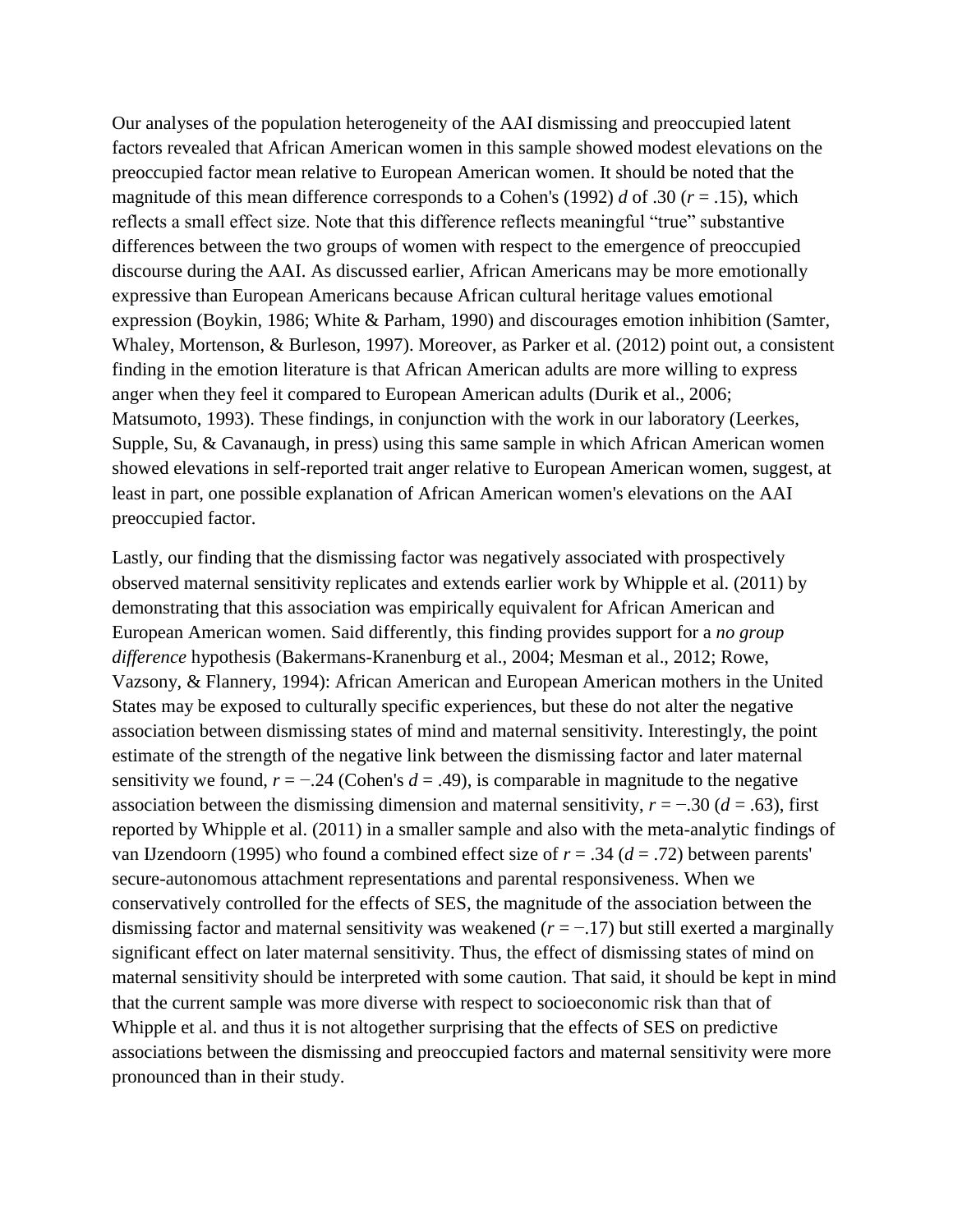#### **Clinical, Empirical, and Theoretical Implications**

Results of this study have important clinical, empirical, and theoretical implications. Considered at the broadest level, the relative invariance of the AAI two-factor structure across both European American and African American women suggests that the AAI is a valid instrument that largely possesses the same empirical meaning in both groups. However, our findings of maternal anger and coherence of mind noninvariance also suggest that additional work examining the influence of ethnicity on the production and structure of AAI narratives, especially the potential influence of ethnicity on AAI scale scores, is needed. Relatedly, in light of the possibility that ethnic variation in talking about and reflecting on one's early life experiences with an authority figure (i.e., AAI interviewer) may exist, the ethnic match between AAI interviewer and participant should be considered when examining ethnic variation in dismissing and preoccupied states of mind. Given the aforementioned evidence that African Americans may be more emotionally expressive than European Americans (Boykin, 1986; Durik et al., 2006) and that African American families have been characterized as extended with multiple caregivers (e.g., Howes, 1999), both clinicians and researchers alike should be attuned to possible ethnic and sociocultural influences on the production of AAI narratives to inform their clinical interpretations and research questions. More specifically, such ethnic influences should be considered with respect to processes of emotion socialization that may give rise to stylistic ways of talking about and mentally integrating early maternal relationship difficulties and conflict described in AAI narratives into representational models of attachment (Cole & Tan, 2007; Montague, Magai, Consedine, & Gillespie, 2003). Such a perspective is important both clinically and with respect to research on adult attachment because it highlights the possibility that angry discourse with respect to maternal caregivers among African American women in AAI narratives and its association with preoccupation *may not necessarily* be associated with problematic or unintegrated mental representations of early attachment experiences. Although virtually no work has been done examining the possible influence of ethnicity on AAI narratives, work by Morgenstern (2008; see also Morgenstern & Magai, 2010) has highlighted the point that consideration of how ethnicity may impact the generation of AAI narratives is an important issue that requires attention when researchers administer the AAI to ethnically diverse groups. We agree and encourage researchers to examine this possibility in future work with the AAI in ethnically diverse samples.

From an empirical and theoretical perspective, these results support the idea that adult attachment security is empirically reflected by the*simultaneous* presence of low levels of relatively distinct dismissing and preoccupied states of mind rather than a unitary construct (Haydon et al., 2012). This distinction is important because it suggests that adult attachment security is *not* a broad dimension (i.e., one is "secure" or not) and that the two major forms of adult attachment insecurity (i.e., dismissing and preoccupied) are not mutually incompatible as is assumed in the standard account of adult attachment security reflected in the (Main & Goldwyn, 1984–1998; Main, Goldwyn, & Hesse, 2003–2008) AAI coding system. Importantly,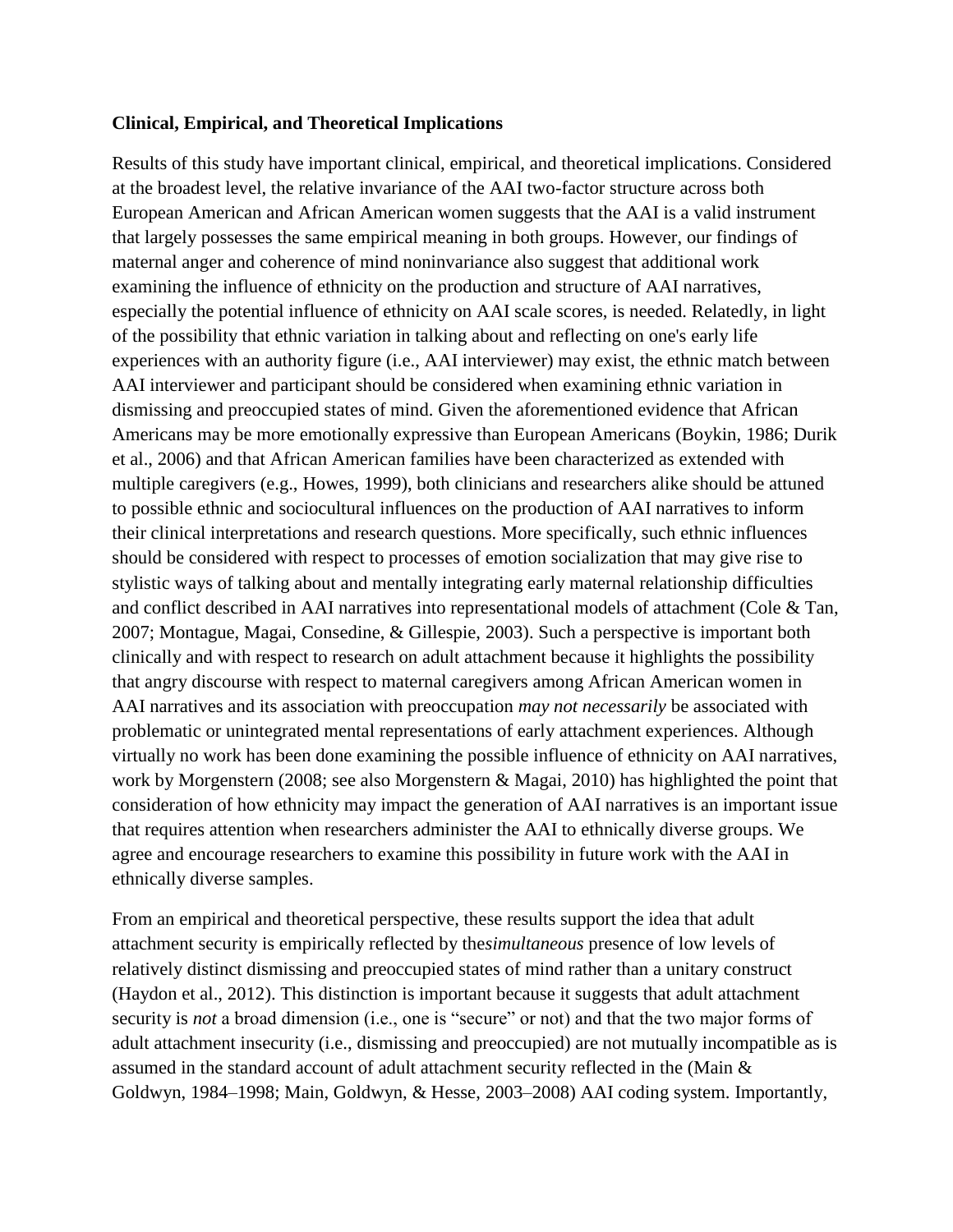this conceptualization of attachment security affords the opportunity to explore fundamental questions in attachment scholarship, such as ethnic influences on attachment states of mind that are not conflated with a security–insecurity perspective. Thus, the elevation in preoccupation for African American women in this study relative to European American women may be understood in the context of their cultural niche (Hinde & Stevenson-Hinde, 1990; van IJzendoorn & Sagi-Schwartz, 2008) rather than associated with insecurity per se.

Finally, the link between the dismissing dimension and maternal sensitivity provides some support for Main and Goldwyn's (1984–1998) original theoretical assertion that how mothers reflect on and integrate their own early attachment experiences is associated with their (in)ability to accurately read and respond to their own infants' emotional states and needs and to engage in sensitive caregiving behaviors. African American *and* European American mothers in this study who minimized, downplayed, or diverted attention away from the importance of early relational experiences by either failing to recall these experiences or by idealizing them displayed less sensitivity to their infants' need for comfort and security in the context of laboratory tasks that provide both naturalistic play settings and settings that are designed to elicit infant distress. However, because both this association was reduced to marginal significance when SES was controlled and there was a positive association between SES and the coherence of mind scale in the current sample (mean  $r$  estimate  $= .31$  across ethnic groups), as well as similar associations between socioeconomic variables and AAI coherence ratings in other studies (Crowell et al., 1996), this underscores the need for additional research in economically diverse samples. Such work will permit a better understanding of the nature of the association between SES and adult attachment states of mind as well as allow for the empirical assessment of the robustness of dismissing and preoccupied states of mind as predictors of maternal sensitivity.

### **Limitations and Conclusions**

Although the ethnic composition of the current sample ideally positioned us to study the measurement invariance of the AAI latent factors across two ethnic groups that have been featured in a large share of adult attachment research utilizing the AAI, there were limitations to the current project that limit the generalizability of the findings. Perhaps most importantly, our study sample was composed entirely of pregnant women residing in the Southeastern United States. Thus, whether the same findings with respect to measurement invariance would emerge in other ethnically and geographically diverse samples is an open question. In addition, given the unavailability of a measure of maternal autonomy support in this study, we were not able to test Whipple et al.'s (2011) finding of a distinctive negative link between the preoccupied factor and maternal autonomy support measured at 15 months. Nevertheless, the lack of a significant association between the preoccupied factor and maternal sensitivity found here is consistent with the Whipple et al. report and furthermore this finding was also empirically invariant (equivalent) across the two ethnic groups of women.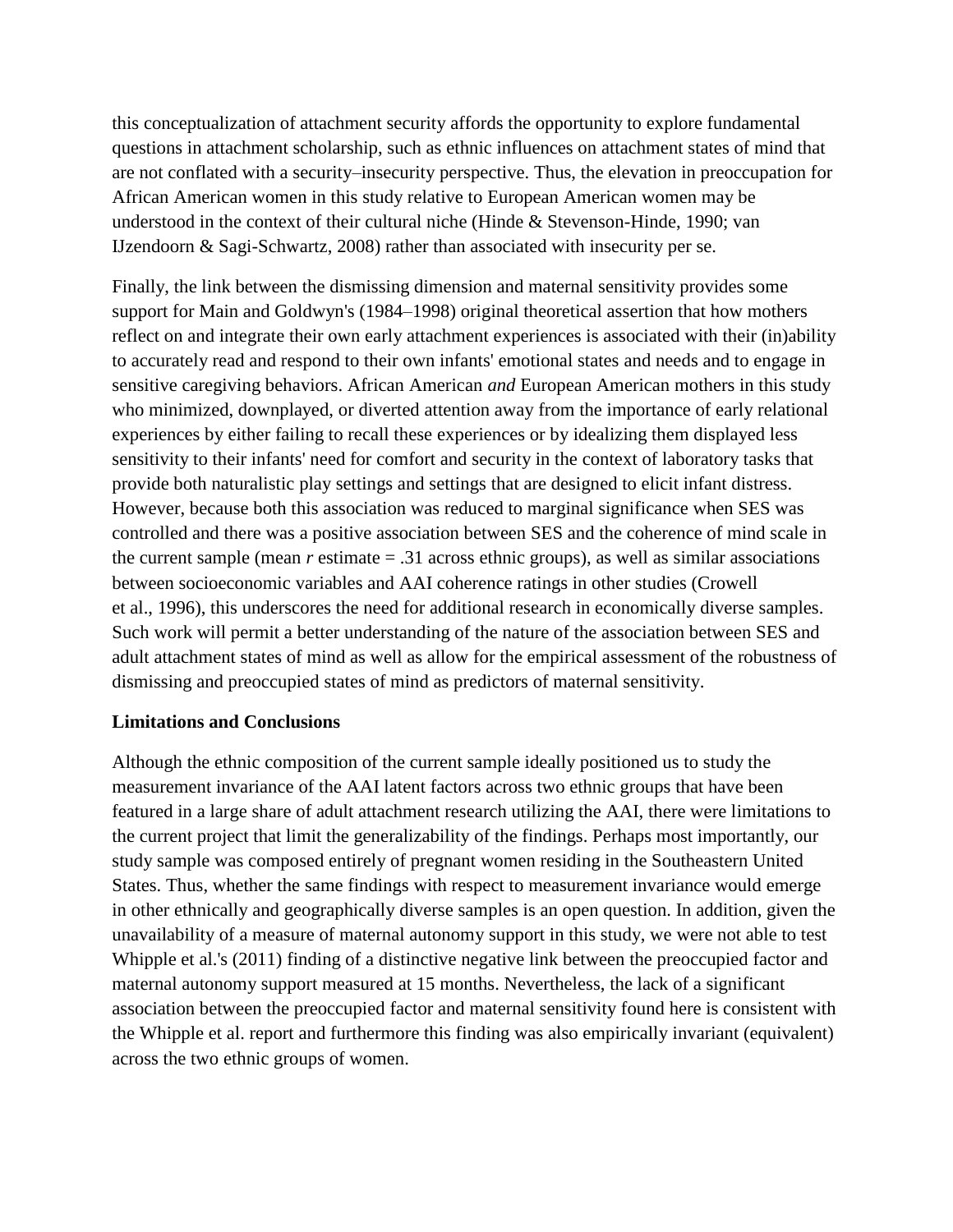In summary, given that evidence has now accumulated converging on the finding that the state of mind indicators on the AAI load on two distinct, modestly correlated axes of dismissing and preoccupied states of mind, it is now incumbent upon researchers to ensure that these latent factors are represented in equivalent ways across diverse ethnic and other groups (e.g., clinical or high-risk samples). This not only safeguards empirical work evaluating between-group differences on the dismissing and preoccupied factors and their predictive significance, but can also provide additional insight to the dialogue surrounding the cultural universality of attachment theory constructs (Rothbaum et al., 2000; van IJzendoorn & Sagi-Schwartz, 2008). Moreover, evidence that the dismissing and preoccupied factors are empirically equivalent across diverse populations will buttress work that applies the AAI latent structure detailed herein to questions related to the stability of attachment-related variation within individuals and across generations (Haydon et al., 2012). That is, stability of attachment constructs should also be evaluated in the context of their equivalent meaning across diverse populations. Future work examining the latent structure and measurement equivalence of adult attachment will continue to sharpen our understanding of the universality and developmental significance of adult attachment representations.

## **References**

- Adamsons, K., & Buehler, C. (2007). Mother versus fathering versus parenting: Measurement equivalence in parenting measures.*Parenting: Science and Practice*, **7**, 271–303. doi:10.1080/15295190701498686
- Ainsworth, M. D. S. (1967). *Infancy in Uganda: Infant care and the growth of love*. Baltimore, MD: Johns Hopkins University Press.
- $\bullet$  Ainsworth, M. D. S., Bell, S. M., & Stayton, D. J. (1974). Infant-mother attachment and social development: "Socialisation" as a product of reciprocal responsiveness to signals. In M. P. Richards (Ed.), *The introduction of the child into a social world* (pp. 99– 135).Cambridge, UK: Cambridge University Press.
- Ainsworth, M. D. S., Blehar, M. C., Waters, E., & Wall, S. (1978). *Patterns of attachment: A psychological study of the strange situation*.New York, NY: Erlbaum.
- Bakermans-Kranenburg, M. J., & van IJzendoorn, M. H. (2009). The first 10,000 Adult Attachment Interviews: Distributions of adult attachment representations in clinical and non-clinical groups. *Attachment & Human Development*, **11**, 223–263. doi:10.1080/14616730902814762
- Bakermans-Kranenburg, M. J., van IJzendoorn, M. H., & Kroonenberg, P. M. (2004). Differences in attachment between African-American and White children: Ethnicity or socio-economic status. *Infant Behavior & Development*, **27**, 417–433. doi:10.1016/j.infbeh.2004.02.002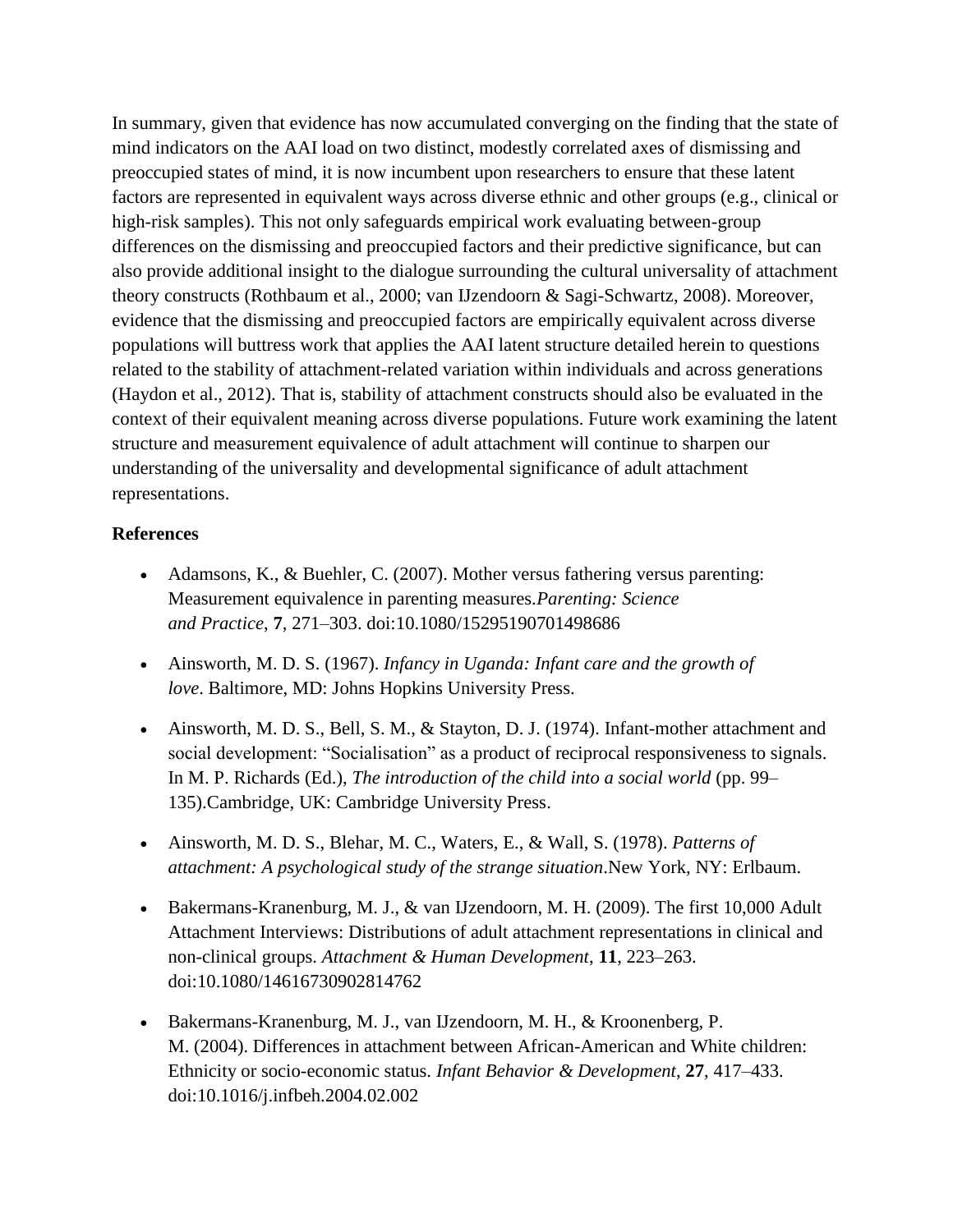- Bernier, A., Larose, S., Boivin, M., & Soucy, N. (2004). Attachment state of mind: Implications for adjustment to college. *Journal of Adolescent Research*, **19**, 783–806. doi:10.1177/0743558403260096
- Boykin, A. W. (1986). The triple quandary and the schooling of Afro-American children. In U. Neisser (Ed.), *The school achievement of minority children: New perspectives* (pp. 57–92). Hillsdale, NJ: Erlbaum.
- Brown, T. A. (2006). *Confirmatory factor analysis for applied research*. New York, NY: Guilford Press.
- Byrne, B. M., Shavelson, R. J., & Múthen, B. (1989). Testing for the equivalence of factor covariance and mean structures: The issue of partial measurement invariance. *Psychological Bulletin*, **105**, 456–466. doi:10.1037/0033-2909.105.3.456
- Byrne, B. M., & Stewart, S. M. (2006). The MACS approach to testing for multigroup invariance of a second-order structure: A walk through the process. *Structural Equation Modeling*, **13**, 287–321. doi:10.1207/s15328007sem1302\_7
- Cohen, J. (1992). A power primer. *Psychological Bulletin*, **112**, 155–159. doi:10.1037/0033-2909.112.1.155
- Cole, P. M.,  $\&$  Tan, P. Z. (2007). Emotion socialization from a cultural perspective. In J. E. Grusec & P. D. Hastings (Eds.), *Handbook of socialization: Theory and research* (pp. 516–542). New York, NY: Guilford Press.
- Connor, M. E., & White, J. L. (Eds.). (2006). *Black fathers: An invisible presence in America*. Mahwah, NJ: Erlbaum.
- Cooke, D. J., Kosson, D. S., & Michie, C. (2001). Psychopathy and ethnicity: Structural, item, and test generalizability of the Psychopathy Checklist-Revised (PCL-R) in Caucasian and African American participants. *Psychological Assessment*, **13**,531–542. doi:10.1037/1040-3590.13.4.531
- Crowell, J. A., Waters, E., Treboux, D., O'Connor, E., Colon-Downs, C., & Feider, O. (1996). Discriminant validity of the adult attachment interview. *Child Development*, **67**, 2584–2599. doi:10.1111/j.1467-8624.1996.tb01876.x
- De Wolff, M. S., & van IJzendoorn, M. H. (1997). Sensitivity and attachment: A metaanalysis on parental antecedents of infant attachment. *Child Development*, **68**, 571–591. doi:10.1111/j.1467-8624.1997.tb04218.x
- Durik, A. M., Hyde, J. S., Marks, A. C., Roy, A. L., Anaya, D., & Schultz, G. (2006). Ethnicity and gender stereotypes of emotion. *Sex Roles*, **54**, 429–445. doi:10.1007/s11199-006-9020-4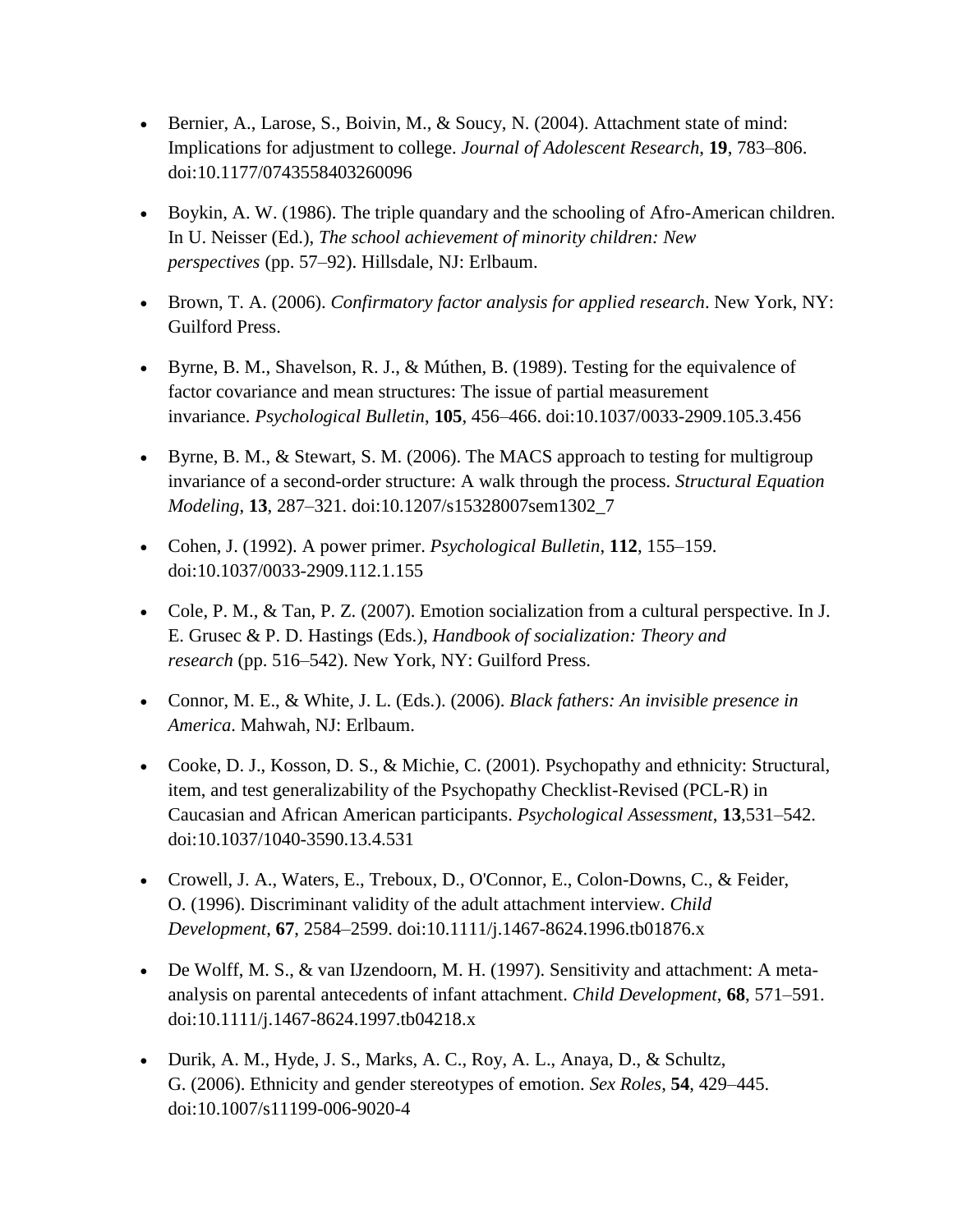- Fortuna, K., Roisman, G. I., Haydon, K. C., Groh, A. M., & Holland, A. S. (2011). Attachment states of mind and the quality of young adults' sibling relationships. *Developmental Psychology*, **47**, 1366–1373. doi:10.1037/a0024393
- Fraley, R. C., & Spieker, S. J. (2003). Are infant attachment patterns continuously or categorically distributed? A taxometric analysis of Strange Situation behavior. *Developmental Psychology*, **39**, 387–404. doi:10.1037/0012-1649.39.3.387
- Frazier, E. F. (1966). *The Negro family in the United States*. Chicago, IL: Chicago University of Chicago Press.
- George, C., Kaplan, N., & Main, M. (1984-1996). *Adult attachment interview protocol*. Unpublished manuscript, University of California,Berkeley.
- Haltigan, J. D., Roisman, G. I., & Haydon, K. C. (2013). The latent structure of the Adult Attachment Interview: Exploratory and confirmatory evidence. In C. Booth-LaForce & G.I. Roisman (Eds.), *The Adult Attachment Interview: Psychometrics, stability and change from infancy, and developmental origins in the NICHD Study of Early Child Care and Youth Development*. Monographs of the Society for Research in Child Development. Manuscript under revision.
- Haydon, K. C., Roisman, G. I., & Burt, K. (2012). In search of security: The latent structure of the Adult Attachment Interview revisited.*Development and Psychopathology*, **24**, 589–606. doi:10.1017/S0954579412000181
- Haydon, K. C., Roisman, G. I., Marks, M. J., & Fraley, R. C. (2011). An empirically derived approach to the latent structure of the Adult Attachment Interview: Additional convergent and discriminant validity evidence. *Attachment and Human Development*, **13**,503–524. doi:10.1080/14616734.2011.602253
- Hesse, E., (2008). The Adult Attachment Interview: Protocol, method of analysis, and empirical studies. In J. Cassidy & P. R. Shaver(Eds.), *Handbook of attachment: Theory, research, and clinical applications* (2nd ed., pp. 552–598). New York, NY: Guilford Press.
- Hinde, R. A., & Stevenson-Hinde, J. (1990). Attachment: Biological, cultural, and individual desiderata. *Human Development*, **33**,62–72. doi:10.1159/000276503
- Howes, C. (1999). Attachment relationships in the context of multiple caregivers. In J. Cassidy & P. R. Shaver (Eds.), *Handbook of attachment: Theory, research, and clinical applications* (pp. 671–687). New York, NY: Guilford Press.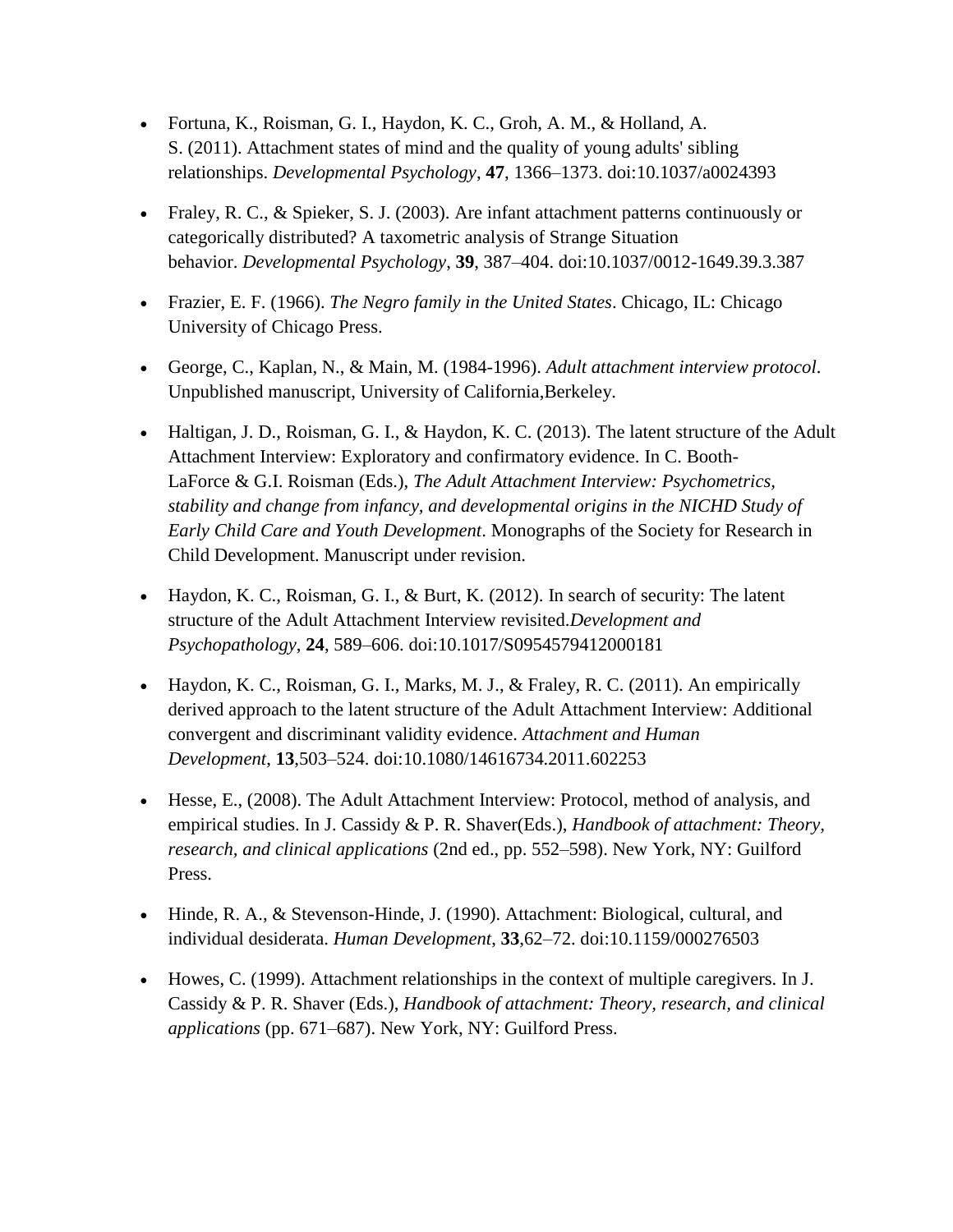- Hu, L., & Bentler, P. M. (1999). Cutoff criteria for fit indexes in covariance structure analysis: Conventional criteria versus new alternatives. *Structural Equation Modeling*, **6**, 1–55. doi:10.1080/10705519909540118
- Hui, C. H., & Triandis, H. C. (1985). Measurement in cross-cultural psychology: A review and comparison of strategies. *Journal of Cross-Cultural Psychology*, **16**, 131–152. doi:10.1177/0022002185016002001
- **Leerkes, E. M., Supple, A. J., Su, J., & Cavanaugh, A. M.** (in press). Effects of childhood emotion socialization on adult adjustment: Similarities and differences between European American and African American women. *Journal of Family Issues*.
- Little, R. J. A., & Rubin, D. B. (1987). *Statistical analysis with missing data*. New York, NY: Wiley.
- Main, M., & Goldwyn, R. (1984–1998). *Adult attachment scoring and classification system*. Unpublished manuscript, University of California at Berkeley.
- Main, M., Goldwyn, R., & Hesse, E. (2003–2008). *Adult attachment scoring and classification system*. Unpublished manuscript, University of California at Berkeley.
- Main, M., Kaplan, N., & Cassidy, J. (1985). Security in infancy, childhood, and adulthood: A move to the level of representation. In I. Bretherton  $\& E.$  Waters (Eds.), Growing points in attachment theory and research. *Monographs of the Society for Research in Child Development*, **50**(Serial No. 209), 66–106. doi: 10.2307/3333827
- Matsumoto, D. (1993). Ethnic differences in affect intensity, emotion judgments, display rule attitudes, and self-reported emotional expression in an American sample. *Motivation and Emotion*, **17**, 107–123. doi:10.1007/BF00995188
- McDonald, R. P. (1999). *Test theory: A unified treatment*. Mahwah, NJ: Erlbaum.
- Mesman, J., van IJzendoorn, M. H., & Bakermans-Kranenburg, M. J. (2012). Unequal in opportunity, equal in process: Parental sensitivity promotes positive child development in ethnic minority families. *Child Development Perspectives*, **6**, 239–250. doi:10.1111/j.1750-8606.2011.00223.x
- Montague, D. P. F., Magai, C., Consedine, N. S., & Gillespie, M. (2003). Attachment in African American and European American older adults: The roles of early life socialization and religiosity. *Attachment and Human Development*, **5**, 188–214. doi:10.1080/1461673031000108487
- Morgenstern, A. (2008). *Saving grace: The role of attachment to God in the relation between adult attachment patterns and bereavement among the elderly*. Unpublished doctoral dissertation. Brooklyn, NY: Long Island University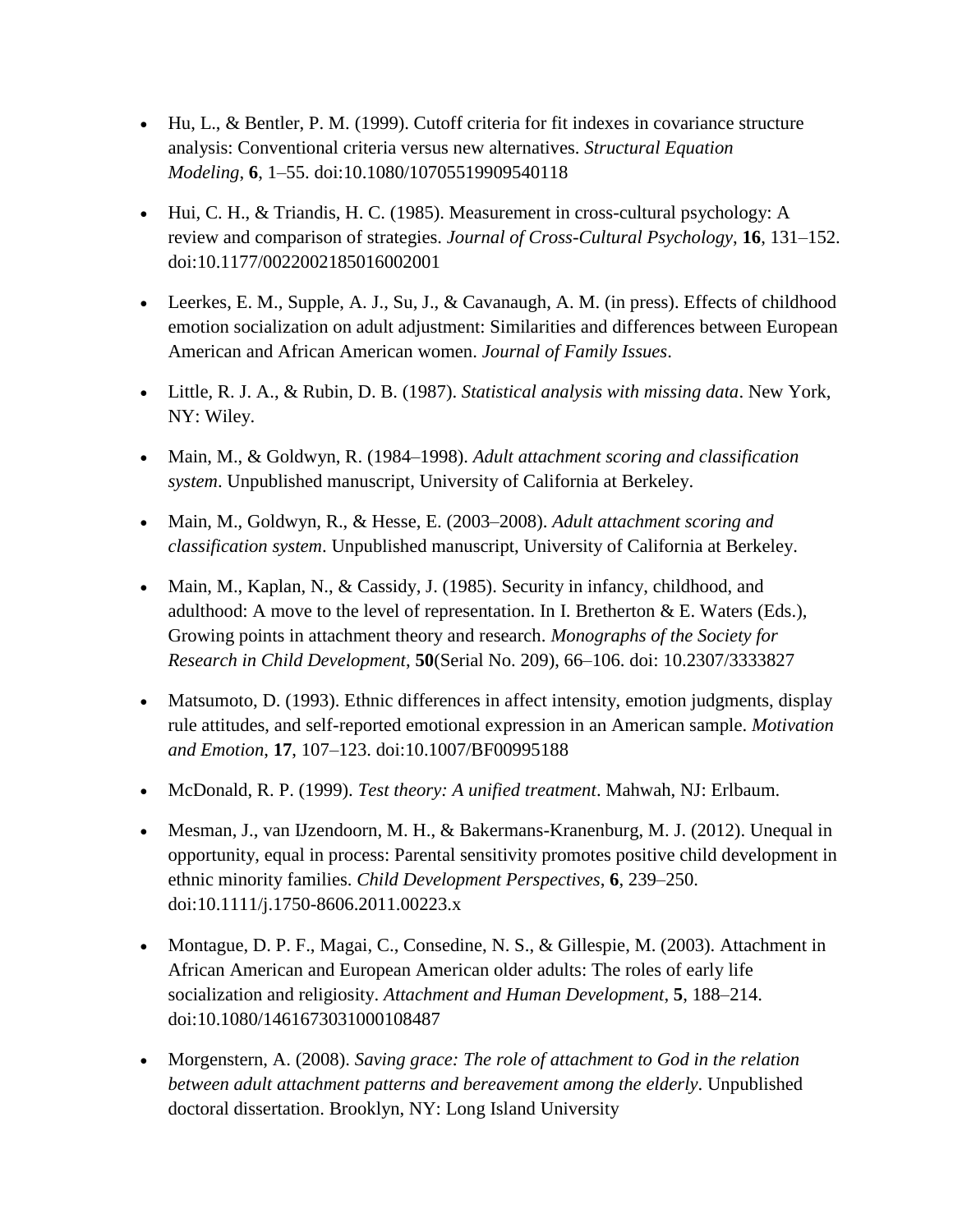- Morgenstern, A., & Magai, C. M. (2010). The utility of the adult attachment interview in the United States: Effects of ethnicity and age group. In P. Erdman & N. G. Kok-Mun (Eds.), *Attachment: Expanding the cultural connections* (pp. 127–140). New York, NY: Routledge.
- Muthén, K., & Muthén, B. O. (1998–2010). *Mplus user's guide*. (6th ed.) Los Angeles, CA: Múthen & Múthen.
- Parker, A. E., Halberstadt, A. G., Dunsmore, J. C., Townley, G., Bryant, A., Thompson, J. A., & Beale, K. S. (2012). I. Introduction.*Monographs of the Society for Research in Child Development*, **77**(Serial No. 304), 1–25. doi:10.1111/j.1540-5834.2012.00677.x
- Pederson, D. R., Gleason, K. E., Moran, G., & Bento, S. (1998). Maternal attachment representations, maternal sensitivity, and the infant-mother attachment relationship. *Developmental Psychology*, **34**, 925–933. doi:10.1037/0012-1649.34.5.925
- Raykov, T. (2004). Behavioral scale reliability and measurement invariance evaluation using latent variable modeling. *Behavior Therapy*, **35**, 299–331. doi:10.1016/S0005- 7894(04)80041-8
- Roisman, G. I. (2009). Adult attachment. Toward a rapprochement of methodological cultures. *Current Directions in Psychological Science*, **18**, 122–126. doi:10.1111/j.1467- 8721.2009.01621.x
- Roisman, G. I., Fraley, R. C., & Belsky, J. (2007). A taxometric study of the Adult Attachment Interview. *Developmental Psychology*, **43**,675–686. doi:10.1037/0012- 1649.43.3.675
- Roisman, G. I., Tsai, J. L., & Chiang, K.-H. S. (2004). The emotional integration of childhood experience: Physiological, facial expressive, and self-reported emotional response during the Adult Attachment Interview. *Developmental Psychology*, **40**,776– 789. doi:10.1037/0012-1649.40.5.776
- Rothbaum, F., Weisz, J., Pott, M., Miyake, K., & Morelli, G. (2000). Attachment and culture security in the United States and Japan.*American Psychologist*, **55**, 1093–1104. doi:10.1037//0003-066X.55.10.1093
- Rowe, D. C., Vazsony, A. T., & Flannery, D. J. (1994). No more than skin deep: Ethnic and racial similarity in developmental processes. *Psychological Review*, **101**, 396–413. doi:10.1037/0033-295X.101.3.396
- Samter, W., Whaley, B. B., Mortenson, S. T., & Burleson, B. R. (1997). Ethnicity and emotional support in same-sex friendship: A comparison of Asian-Americans, African